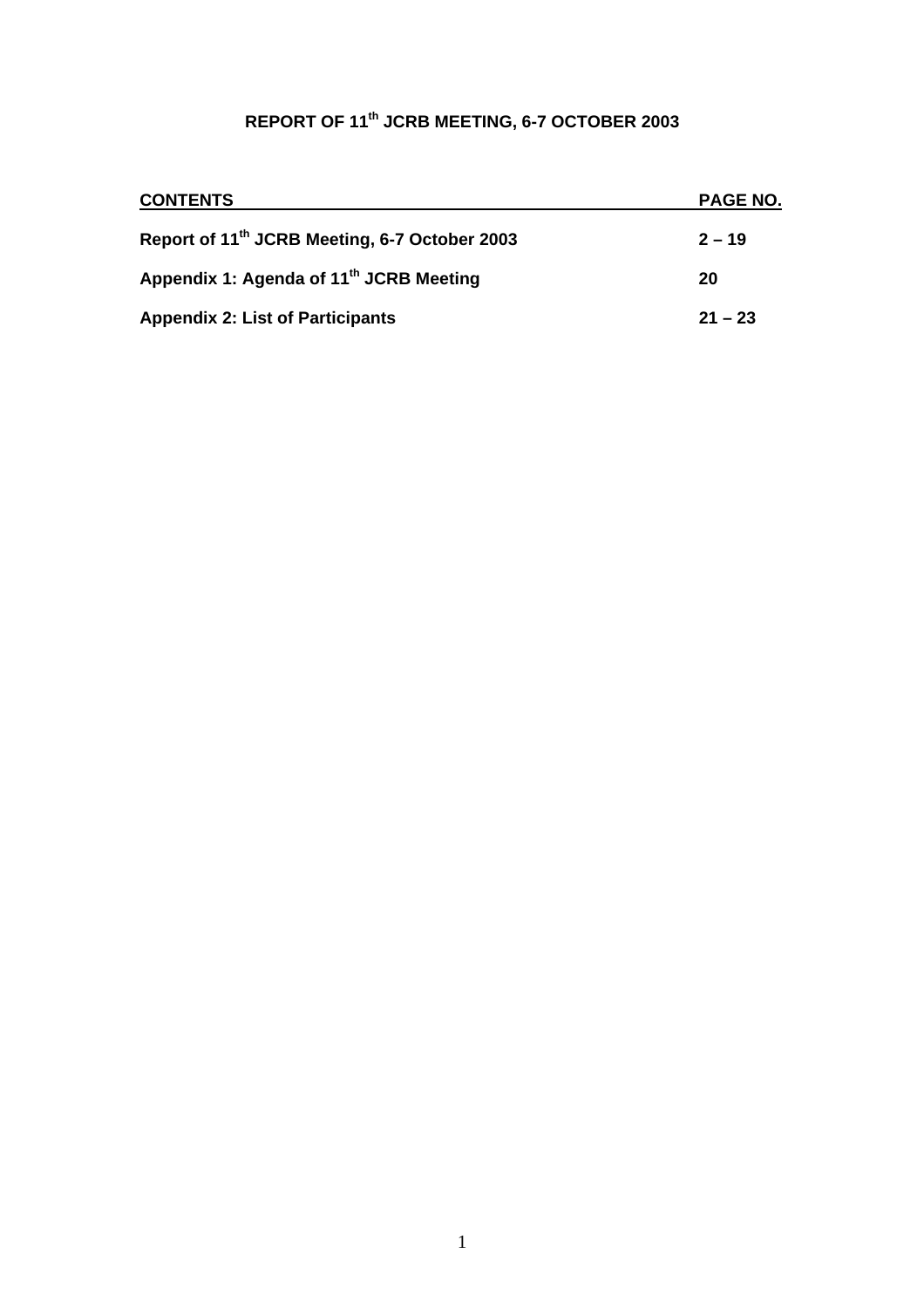## **REPORT OF 11th JCRB MEETING, 6-7 OCTOBER 2003 [BIPM, Sèvres, France]**

#### 1. OPENING AND WELCOME BY THE CHAIRMAN

The JCRB Chairman welcomed participants to the meeting. Following introductions, he requested comments on the Draft Agenda. [The Final Agenda is given in Appendix 1 incorporating all additions, and providing references to all Working Documents.]

#### 2. MATTERS ARISING FROM THE REPORT OF THE 10<sup>TH</sup> JCRB MEETING

The Chairman reviewed Document JCRB-11/2.

Re: Action 16 from the 9<sup>th</sup> JCRB Meeting, the JCRB Exec Secretary demonstrated the three flowcharts that have been developed:

- Document JCRB-11/2(a): Flowchart of Key Comparison Process
- Document JCRB-11/2(b): Flowchart of Supplementary Comparison Process
- Document JCRB-11/2(c): Flowchart of JCRB CMC Review Process

#### **ACTION 1: Comments on the three flowcharts are to be forwarded to the incoming JCRB Exec Secretary as soon as possible. He will then post them with the "Open-access documents" on the JCRB webpage.**

Re: Action 5, the JCRB Exec Secretary noted that the KCDB Coordinator had advised that a general document on linkages between comparisons is not practical as the procedures are very much case-dependent. Where links are made between comparisons, details of how the link has been computed are provided in the KCDB.

Re: Action 8, the JCRB Chairman informed the Committee that his information is that Egypt will be submitting its CMCs via SADCMET.

Regarding Action 13, the JCRB Chairman noted that amendments to CIPM MRA documents would be discussed under the new Agenda Item 8.6.

Dr Sacconi requested that notification be provided by the JCRB Exec Secretary when changes are made on the JCRB pages, including the date of revision of documents. **ACTION 2: The JCRB Exec Secretary is to notify the Committee when changes are made to the JCRB pages.** 

## 3. REPORT BY CHAIRMAN ON PROGRESS SINCE THE 10<sup>TH</sup> MEETING

The JCRB Chairman drew the Committee's attention to the 4-year Report on the operation and activities of the JCRB, "Activities of the JCRB: 1999-2003", a copy of which was given to each Committee Member. The document is also available in the "Open-access documents" section of the JCRB webpage.

The Chairman summarized his report, provided in the first few pages of the document, noting the creation of the position of JCRB Exec Secretary and the development of the JCRB webpages, including the section for technical experts. He highlighted the importance of the JCRB's role in coordinating reviews of CMCs and providing policy and guidelines in the interpretation of the CIPM MRA and associated documents.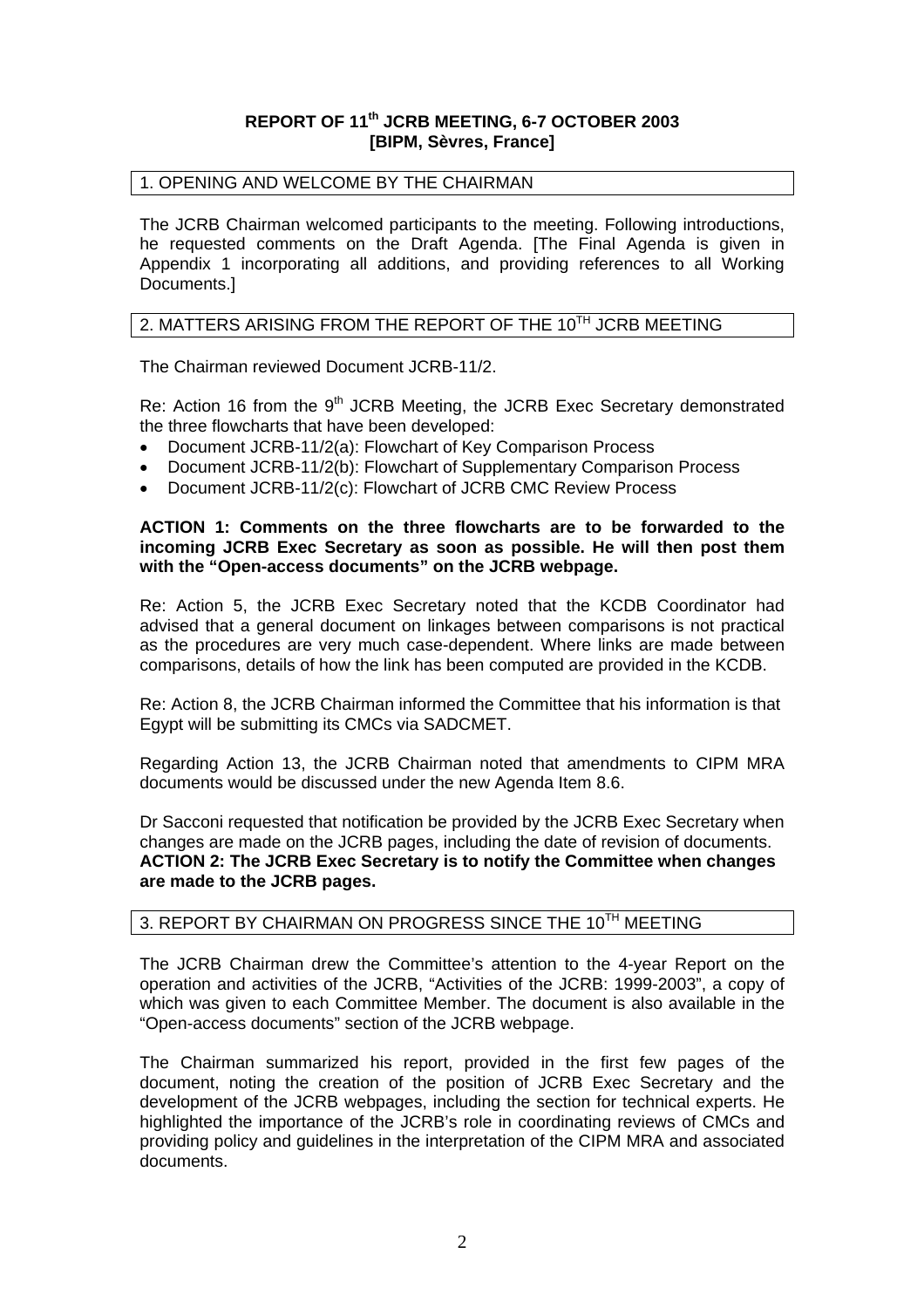He then asked each RMO representative what use is currently being made of the Statement referring to the CIPM MRA on calibration certificates issued by NMIs.

APMP: Dr Imai responded that information has been provided at the APMP General Assembly and in APMP newsletters. NMIJ has not yet begun using the statement on certificates. Mr Jones stated that New Zealand is waiting until the completion of the accreditation process. Mr Lam added that Singapore has not yet begun using it either.

COOMET: The COOMET representatives stated that it is not yet being used within their NMIs.

EUROMET: Mr Hetherington replied that some EUROMET NMIs are using it but he was not sure if it is appearing on all certificates from an NMI. He added that Ireland is not yet using it. Prof Kühne noted that he believed that PTB is using it but is not sure to what extent. Dr Sacconi added that it is not yet in use in Italy.

SADCMET: Dr Hengstberger commented that NML-CSIR is using the Statement as part of the notes at the end of a certificate.

SIM: Ing Quím Mussio stated that Uruguay is not yet using the statement. Dr Semerjian informed the Committee that questions have been asked within NIST about who enforces the use of the statement, and whether it could be misused. The Chairman responded that there is no means of enforcing the use of the statement, except by vigilance. It is up to the NMIs and RMOs to monitor its use. Prof Wallard noted that, in ILAC's opinion, the use of the statement on calibration certificates would help enormously when accreditors are looking at traceability when accrediting laboratories.

The Chairman then invited comments on the Report.

Dr Semerjian expressed his appreciation for the effort of compiling the Report. Regarding Item 3.4 (Critical issues for the future/"The need to increase awareness among users of the existence and importance of the CIPM MRA and the KCDB"), he commented that the first response from government representatives and regulators is to ask what immediate benefits the CIPM MRA would bring to them? He urged that a systematic coordinated approach be developed to reach these groups, as this will be more effective than uni- or bilateral attempts.

The Chairman agreed, adding that what is needed is, for example, a mechanism to ensure that reference is made to the CIPM MRA (as appropriate) when international agreements are being developed.

Dr Hengstberger noted that approaches are being made at the regional level within SADC, and also bilaterally with the US; this is only possible in countries with strong liability legislation.

The Chairman reminded the Committee of the BIPM's ongoing efforts to achieve Observer Status on the WTO TBT Committee, noting that it is important that this is achieved.

Dr Kaarls noted that there is almost always reference to accreditation agreements at the EC-level when setting up trade agreements. The metrology community needs to ensure that metrology has a similar priority in these fora.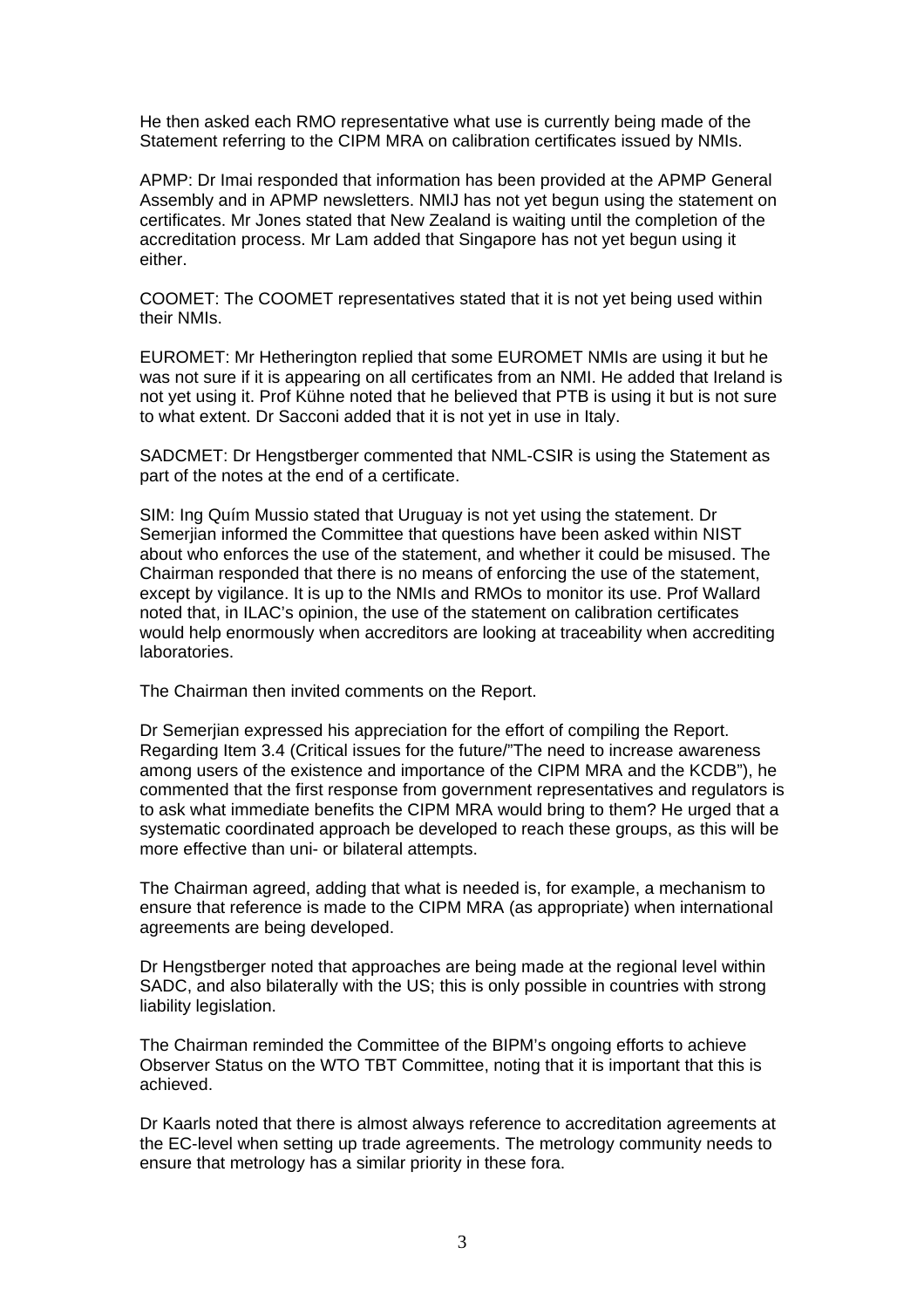Dr Semerjian informed the Committee that SIM is trying to get metrology into the discussions of the Free Trade Area of the Americas (FTAA) but so far without success, as it is not seen as sufficiently important. He added that it might help if more pressure was applied by the smaller countries, and that what is needed is multiple points of attack.

**ACTION 3: At the forthcoming CIPM meeting, the JCRB Chairman is to raise the question of how to develop a coordinated approach to raising awareness of metrology and the CIPM MRA among government and regulatory authority representatives.** 

NOTE: This Action resulted in modifications being made to Resolution 6 of the 22<sup>nd</sup> CGPM.

(see: http://www1.bipm.org/utils/en/pdf/Resol22CGPM-EN.pdf)

Mr Lam commented that Singapore has Free Trade Agreements with the US, Japan, Australia and New Zealand, while actively pursuing others as well. He requested for information on the trade agreement between the EU and US that refers to the CIPM MRA, so that he could forward that to his government officials as an example how that could be similarly adopted.

(Note: JCRB Executive Secretary provided Mr Lam the web reference of the declaration: <http://www.ustr.gov/regions/eu-med/westeur/calib.html>)

Prof Wallard noted that the European Union-funded RegMet project (which is developing a template for use by regulators to ensure appropriate references are made to metrology when developing legislation) would be referenced in the forthcoming EU Groundwater Directive. He also said that, at the recent ILAC General Assembly, there had been an announcement that regional initiatives were to be launched that dealt with the use and lack of use by regulators of mutual acceptance under the ILAC Arrangement. An APLAC meeting will be held in Washington in 2004 and be hosted by Pete Unger of A2LA.

Dr Sacconi asked that any documents on increasing awareness of the CIPM MRA be circulated to other regions, given that everyone is working on the same problem.

## **ACTION 4: The JCRB Exec Secretary is to ensure that documents relating to awareness- raising of metrology and the CIPM MRA are distributed to the RMO representatives to the JCRB when available.**

Dr Imai also expressed his appreciation for the summary report and requested permission to reproduce sections in order to inform developing countries as well as relevant organisations in the "new" fields of food analysis and laboratory medicine, for example.

The Chairman agreed, repeating that the document is available on the open-access section of the JCRB webpage.

Prof Bily commented that his impression is that "metrology" is viewed poorly within the European Commission. The Chairman responded that perhaps the officials do not yet appreciate the significance of metrology.

#### 4. REPORT ON THE PRESENT STATUS OF THE KCDB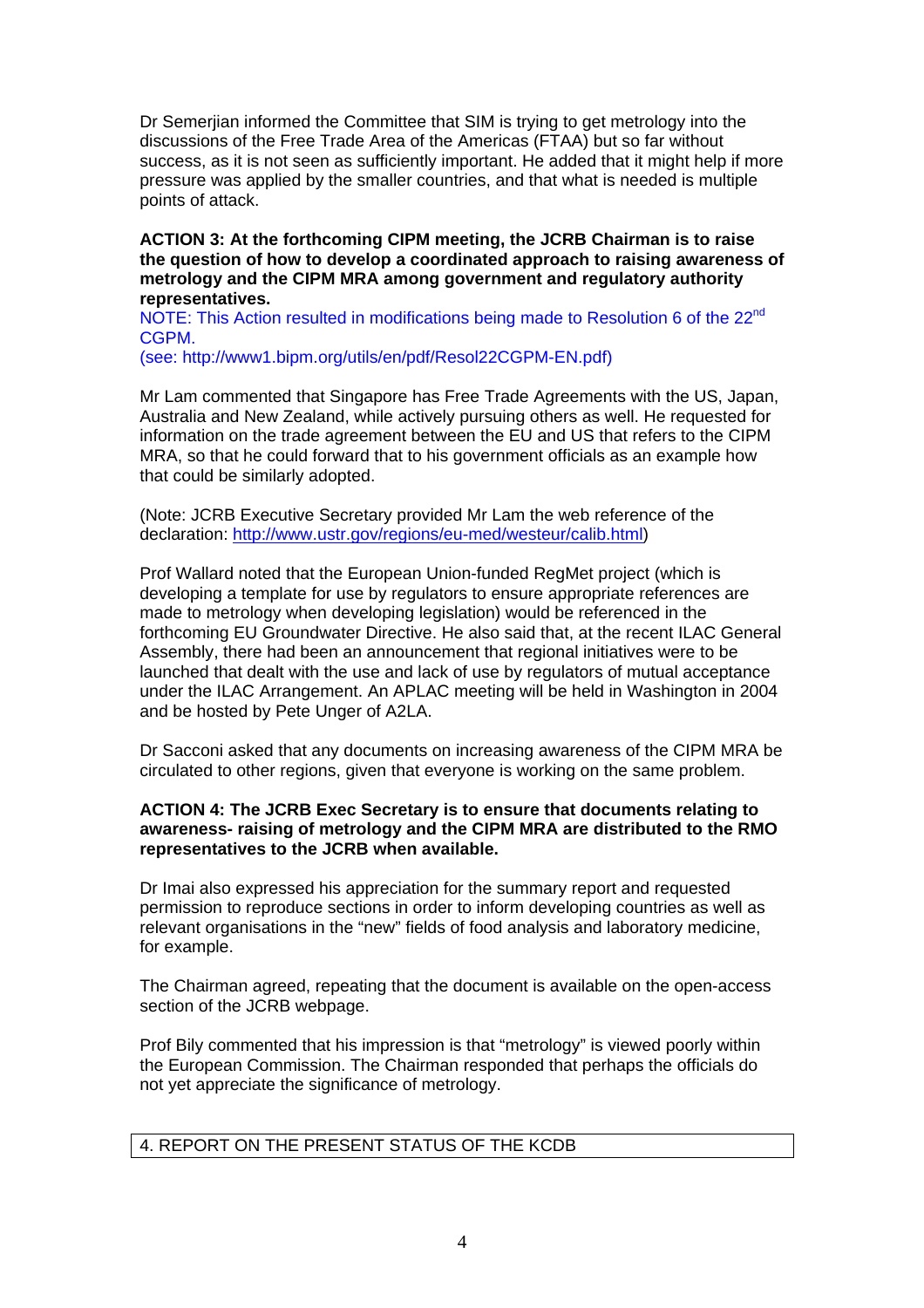The Chairman invited Dr Claudine Thomas, the KCDB Coordinator, to present her Report (Document JCRB-11/4). Dr Thomas summarised the progress made since the 10<sup>th</sup> JCRB meeting regarding entries in Appendix B and C. She reminded the RMO representatives to the JCRB that final amendments to files (i.e., non-scientific matters) can be undertaken by the KCDB Office.

She also noted that, based on modelling of visits to the KCDB:

- the number of "useful" visits (defined as a contact plus additional use of other KCDB pages) has increased by around 30% between January and August 2003;
- it is clear that the .pdf files of CMCs are being downloaded;
- at the beginning of 2003, there was virtually no use (0.3% of visits) of the Appendix C search engines, although this is now increasing. The low usage may reflect that there is not yet enough data or it may be that the search engines are too complex for some users and should be modified to be more accessible.

The lack of Thermometry and Time & Frequency CMCs was highlighted; the issue of Thermometry CMCs will be discussed separately under Agenda Item 6. With regard to Time & Frequency, Dr Semerjian commented that, from the information he had, the experts consider that Appendix C is not relevant in this area, and that there is intense activity in this field without it. The Chairman agreed that this had been his perception from the outset, and that it is certainty true in terms of time-scales, but there is a need for CMCs re: calibrations of frequency and time equipment. The Chairman concluded that it is up to the CCTF to determine if it wants to make use of Appendix C.

Dr Thomas informed the Committee that in the area of Electricity & Magnetism (E&M), there has been a change in the classification of services from Version 6 to Version 7.2 BUT the two classifications do *not* overlap. CMCs from all NMIs must therefore be re-imported into the KCDB (by removing access to all E&M CMCs for around 2 hours). She noted that APMP, SADCMET and SIM have re-submitted their CMCs using the new service categories. However, EUROMET have actually made changes to their "original" CMCs and these are now undergoing inter-regional review. Therefore, the "new" E&M CMCs (i.e., using the new classification of services), will not be published until the EUROMET CMCs are ready so that all CMCs using version 7.2 can be published at the same time.

Dr Semerjian inquired if there is a general problem across fields regarding the finalisation of service categories? Dr Thomas responded that this had been a specific issue in the E&M area.

Dr Korostin inquired about the structuring of the KCDB across fields. When the COOMET Information and Training Technical Committee had tried to re-create KCDB data, it had found a discrepancy in the presentation of information. Dr Thomas responded that there are in fact three databases in Appendix C for three service classification types: the normal tree-structure for most fields; the RI structure; and the chemistry structure. This reflects the fact that there are three different Excel templates. It is not clear how these could be merged into one scheme. The Chairman agreed that it would be very difficult to have a single structure that would be applicable for chemistry, biology and physics. Dr Semerjian added that his understanding is that it is up to each CC to determine the appropriate classification scheme for its field.

Dr Sacconi requested clarification on how to access the KCDB Newsletter. Dr Thomas demonstrated how one subscribes to the Newsletter using the link from the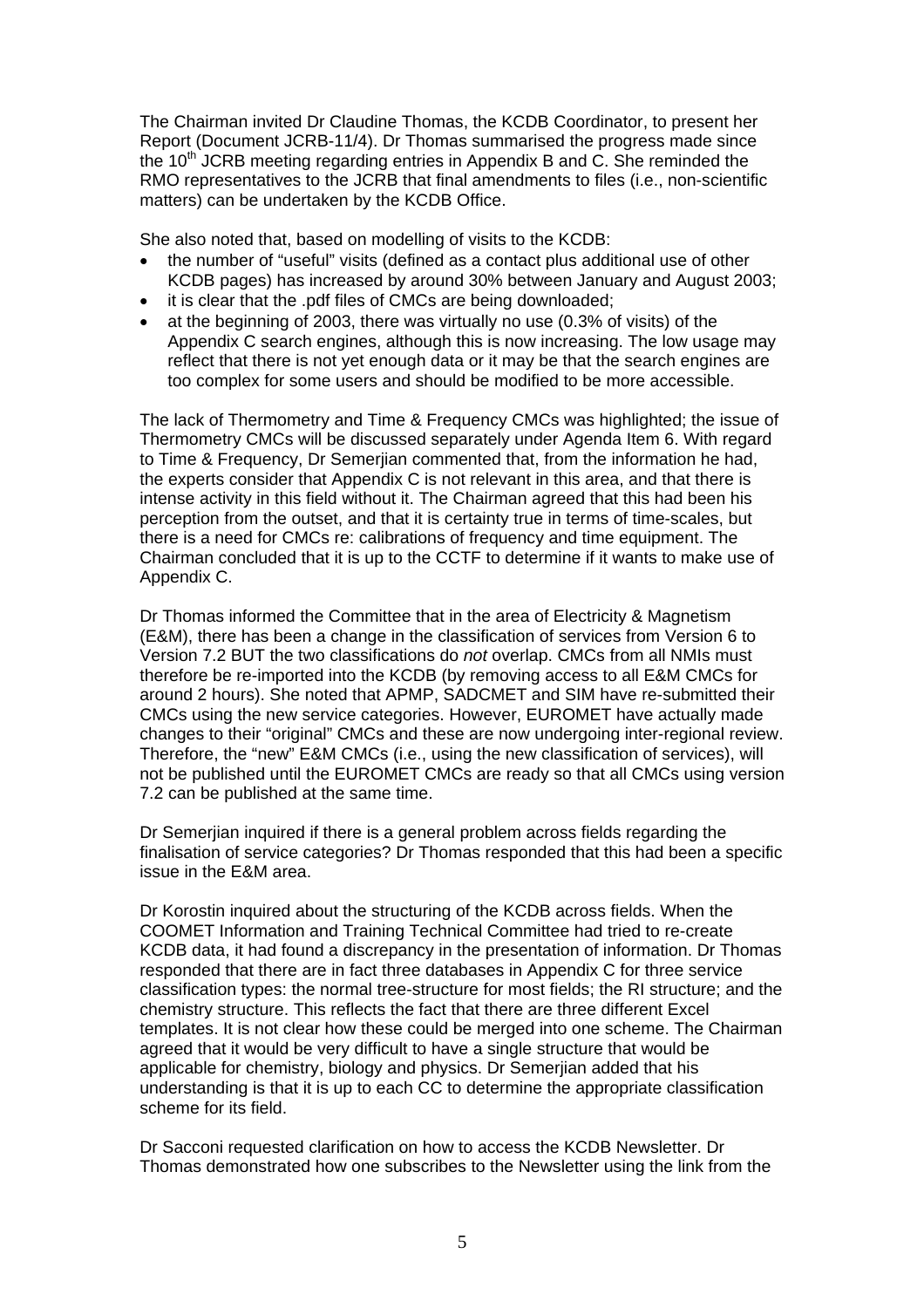KCDB home page. She added that the first newsletter would be written in December 2003. Dr Semerjian suggested that people could be signed up as subscribers at PITTCON and other conferences at which the KCDB is being demonstrated.

On behalf of the Committee, the JCRB Chairman thanked Dr Thomas and the KCDB Office for all the work undertaken.

## 5. REPORTS BY RMO REPRESENTATIVES TO THE JCRB

#### 5.1 APMP: Dr Imai

Dr Imai tabled Document JCRB-11/5(1) and (1a), summarising the main points. He noted that the APMP TCTF is planning to re-start its review of CMCs. Mr Lam noted the use made of the Singapore NMI, SPRING Singapore, during the SARS crisis due to the thermal imaging requirements.

Dr Sacconi asked whether the letter sent by the Chairman (as Director of the BIPM) to ISO CASCO could be sent on to other regions for information. The Chairman responded that this will be raised at the Directors meeting on 15 October, and has resulted in an invitation to attend the ISO CASCO 5 Meeting in November at which Dr Kaarls would represent the Metre Convention/BIPM.

# **ACTION 5: The letter to ISO CASCO and the response will be sent by the Director of the BIPM to NMI Directors.**

Prof Wallard inquired whether there are any APMP member laboratories that will not have a Quality System in place that covers all their CMCs by the end of 2003? Dr Usuda responded that the review of CMCs is still in progress but it is expected that all will be covered. Dr Imai added that this would be clarified at the APMP General Assembly in early December. Dr Sacconi asked what the success rate has been so far in reviewing CMCs. Dr Usuda responded that this depended on the NMI but that more than approximately 80% of CMCs are confirmed.

#### 5.2 COOMET: Dr Belotserkovskiy

Dr Belotserkovskiy tabled Document JCRB-11/5(2) and (2a). He noted that the current links on the BIPM website to COOMET need to be updated to point to [www.coomet.org](http://www.coomet.org/).

#### **ACTION 6: The JCRB Exec Secretary is to inform the BIPM Web Manager to update the links on the BIPM website to COOMET.** (DONE)

Prof Wallard asked whether COOMET laboratories are undergoing 3<sup>rd</sup> Party Accreditation and, if so, if this is using a Guide 58 organisation? Prof Bily responded that some are, but this is being undertaken by the national accreditation body which is not, at present, part of the international system. The whole system is currently under the surveillance of Gosstandart.

Dr Semerjian inquired whether there is a list of which COOMET NMIs are undergoing  $3<sup>rd</sup>$  Party Accreditation and which are self-declaring? Prof Bily replied that this is not currently available.

#### 5.3 EUROMET: Mr Hetherington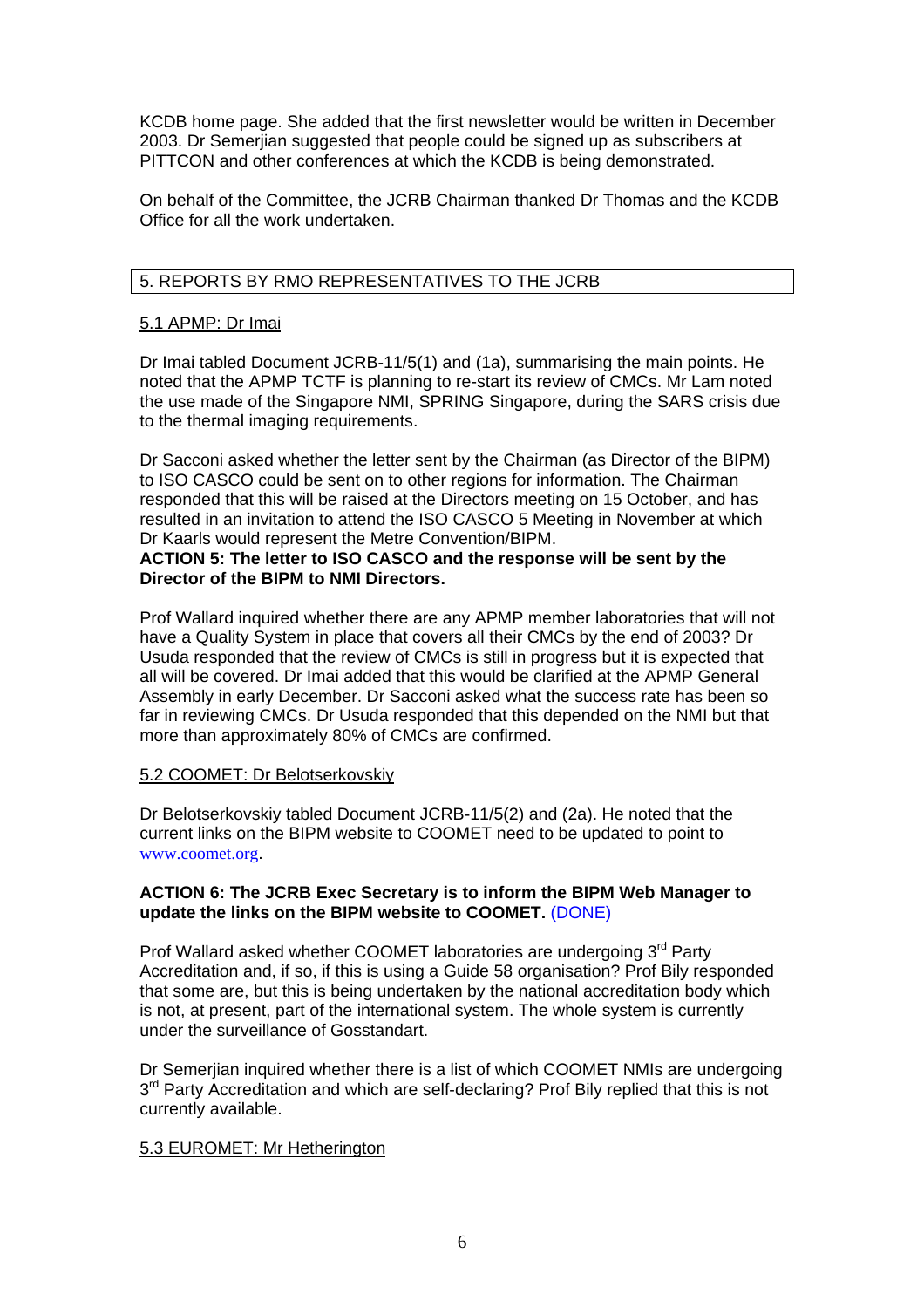Mr Hetherington tabled Document JCRB-11/5(3). He noted the reduction in the number of CMCs, partly due to the reduction in the E&M area and rationalisations in the RI area. Regarding the EUROMET review of the coverage of published CMCs by an adequate Quality System, he stated that the success rate is around 50%. A prereview analysis is being undertaken, using two experts to check each NMI's CMCs. A summary report is to be completed and submitted to the EUROMET Chairman. A process of on-going monitoring has also begun.

Dr Semerjian inquired how many European laboratories there are in total. Dr Sacconi responded that 101 presentations have been made through the QS Forum process, including designated laboratories, however some presentations have covered more than one laboratory. Mr Hetherington added that this does not comprise all the NMIs as there are still two full members who have not yet submitted CMCs, for example, plus a number of applicants. It was decided to undertake the review for those laboratories already in the system before going on to next stage of acceptance.

Dr Semerjian asked how many laboratories are accredited and how many have selfdeclared? Prof Kühne responded that about a year ago, of 25 Full Members 13 had self-declared and 12 had been accredited. The proportions are around 50/50.

## 5.4 SADCMET: Dr Hengstberger/Dr Musururwa

Dr Hengstberger tabled Document JCRB-11/5(4). He noted that the SADCMET Time & Frequency CMCs are currently with APMP.

## 5.5 SIM: Ing Quím Mussio

Ing Quím Mussio tabled Documents JCRB-11/5(5), (5a) and (5b).

Dr Semerjian drew attention to Section 3.3.3 in Doc JCRB-11/5(5a), under the heading "Self-declared Quality System":

"3.3.3. NMIs may arrange for peer reviews of their capabilities and quality systems. When a peer review is undertaken, the SIM QS TF will take into account the qualifications and independence of the 'peer' reviewers in evaluating their report."

In relation to the JCRB discussions regarding providing the names of assessors, etc, he informed the Committee that SIM has decided that this is the prerogative of the NMI, but when a peer review is undertaken the reviewers will look at qualifications of reviewers, independence, expertise, etc, and decide how to weight this. Dr Kaarls asked whether for self-declaration, the same requirement was made regarding the qualifications of assessors. Dr Semerjian responded that there is no statement to this effect but it is desirable to know who the assessors are. He referred to Section 3.3.2 of the document.

"3.3.2. Where the quality system is not based on ISO/IEC 17025, the following must be addressed:

… Technical requirements including:

- Personnel;
- Accommodation and environment conditions;
- Test and calibration methods and method validation;
- Equipment;
- Calibration and measurement traceability;
- Assuring the quality of results;
- Reporting of results; and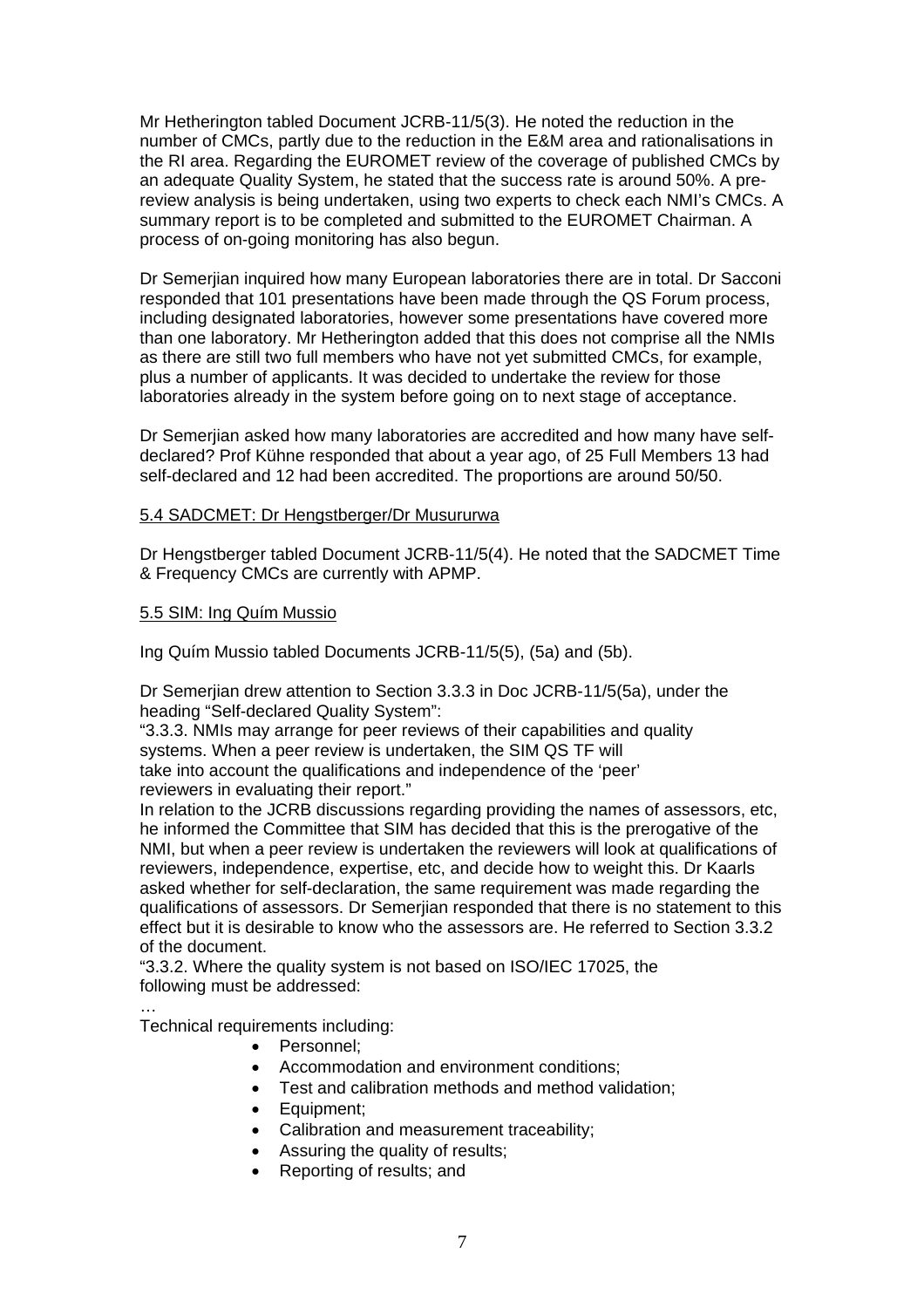• Sampling and handling of items (where applicable)." Dr Semerjian added that perhaps ILAC should be asked if this presents a problem. Prof Wallard responded that he did not think this would be a problem for ILAC but Dr Kaarls thought it may be a problem for EA. Dr Semerjian asked whether EUROMET is asking for the names of assessors? Dr Sacconi responded that it had in the beginning but it was not possible in some cases due to confidentiality. Dr Semerjian commented that it would be helpful to know whether the confidentiality agreement states that neither the accreditor nor the laboratory being accredited can divulge the names of the assessors.

Prof Bily stated that the accreditors must release the names to the laboratory being accredited and the laboratory has the right to refuse an assessor.

Prof Wallard noted that under Section 1.1 of Document JCRB-11/5(5), Point 2.3 refers to the Argentinian situation in Electricity, concerning whether the laboratory can have two CMCs in the same subject area but at different levels. The Chairman responded that two different Institutes from one country cannot submit the same CMCs, but that an Institute can of course submit two CMCs in the same subject area where the measurement techniques are at higher and lower levels of accuracy, for example.

Prof Wallard also referred to Point 2.7 and asked whether, in the case where an NMI provides services that no other NMI within the same region has, another RMO can provide the review? Dr Semerjian responded that the JCRB had agreed that, if there is no other NMI within the same RMO that can review the CMC, then the NMI can send the CMCs to another RMO for review. However, he then asked what should be done if the service is a unique capability? Does this mean it does not enter Appendix C? The Chairman responded that a guidance note will be written to address this, but that it fits into the requirements for CMCs in the absence of KCs, in which cases all the other criteria can be used to demonstrate compliance.

**ACTION 7: The JCRB Chairman and JCRB Executive Secretary are to draft a statement for consideration by the Committee on what procedure to follow when an NMI provides a unique capability that, therefore, cannot be the subject of comparisons with other NMIs.** 

NOTE: The Statement proposed is as follows:

*Occasionally, NMIs offer unique calibration or measurement capabilities, whose confidence can not be underpinned by interlaboratory comparisons. The JCRB recommends that, in those cases, experts from other NMIs are asked to review the CMC claim, based on the ["Criteria for acceptance of data for Appendix C"](https://www.bipm.org/utils/common/documents/jcrb/AppC_criteria.pdf) (Document JCRB-8/13(1b)).* 

Prof Wallard commented that, at the general level, RMOs are following similar procedures but there appears to some divergence in terms of working practice. He asked Mr Hetherington, since he has looked at how each RMO is doing this at some level, whether these approaches should be harmonised? Mr Hetherington responded that there is no reason why RMOs should not follow different approaches as long as they are compliant with the Guidelines [Document JCRB-10/8(1c), "JCRB Guidelines for the monitoring and reporting of the operation of Quality Systems by RMOs"]. Dr Sacconi added that the names of assessors should be available within the region but it is not necessarily useful to include these as part of the report sent to other regions.

Dr Semerjian inquired whether all the self-declaring NMIs are basing their Quality Systems on ISO 17025. Prof Kühne responded that this is the EUROMET policy. The technical competence is gauged by technical experts when reviewing CMCs. Dr Usuda stated that this is not necessarily the case in APMP.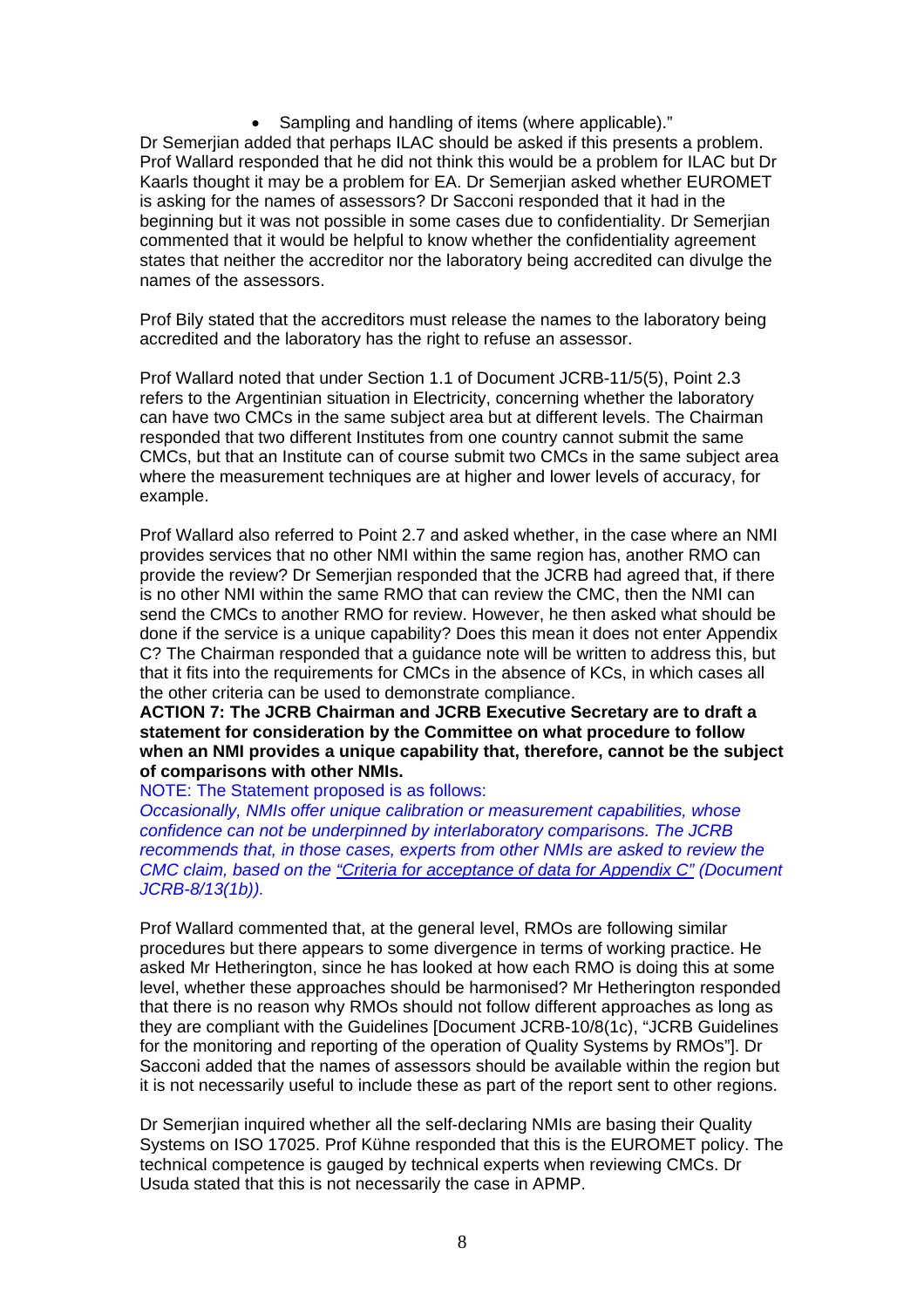The Chairman noted that the technical expertise must be evaluated by visits to the NMIs. Dr Sacconi replied that, in EUROMET, 95% of the laboratories know each other very well. Dr Kaarls commented that this will not be the case with the newer laboratories.

Dr Hengstberger stated that in the SADC region,  $3<sup>rd</sup>$  Party accreditation is required, since many of the laboratories are new and they are geographically dispersed, etc. He added that a SADC process for reviewing Quality Systems is being developed, which is largely based on the APMP QS review process.

## 6. INTER-REGIONAL REVIEW OF CMCs

#### 6.1 Status of CMC reviews

The Chairman invited the JCRB Exec Secretary to review the status of reviews of CMCs as given in Document JCRB-11/6(1). Dr Samuel noted the outstanding actions for each RMO.

#### *a) Chemistry CMCs:*

In particular, she drew attention to the current status of review of Chemistry CMCs. She has now received the Cycle III CMCs of all RMOs from NIST and these are posted on the webpage for final formal approval. She highlighted that these CMCs have already been approved by the technical experts. The Chairman proposed that, if all RMO representatives agreed and unless any information to the contrary was received before the end of the week, all of these CMCs would be approved by the JCRB Exec Secretary on Friday 10 October to proceed to publication.

#### **ACTION 8: RMO representatives to the JCRB are to send any objections to final approval of the Cycle III Chemistry CMCs to the JCRB Exec Secretary before Friday 10 October. In the absence of any such notifications, these CMCs will be approved on Friday 10 October 2003.**

The JCRB Exec Secretary added that NIST has promised to forward the Cycle IV CMCs during the week of October 6-10, so that outstanding issues could be raised during a conference call between experts in November, and the CMCs could then proceed to publication by December 2003. *(NOTE: These have still not yet been received: JCRB Exec Sec, 31/10/2003.)* 

#### *b) Flow CMCs:*

The Chairman then reminded the Committee that he had sent Members an e-mail proposing a solution to the impasse between the RMO technical experts in determining an appropriate Service Classification scheme in Flow. He had requested the KCDB Coordinator, Dr Thomas, to prepare a template that concatenated the views of the RMO technical experts. He invited Dr Thomas to present this to the Committee. After summarizing the proposal, Dr Thomas noted the two particular issues regarding the scheme:

- 9.9: As services are normally defined as quantities, she proposed that the appropriate *quantity* relating to heat meters be given here, i.e., heat flow rate;
- The services "Density" and "Viscosity" already appear in the Classification of Services for Mass and related quantities, so these CMCs will be published using the appropriate existing mass classification service.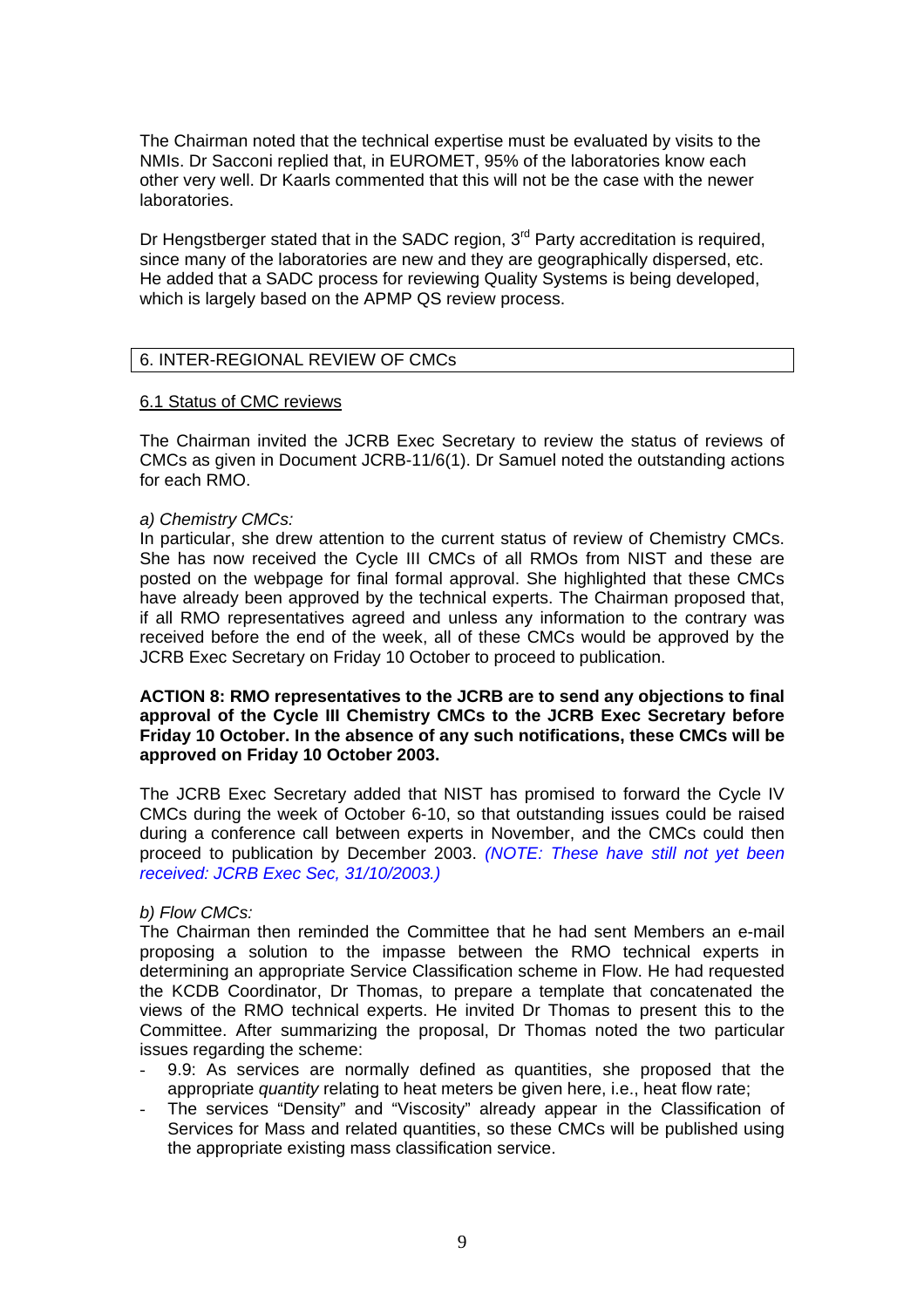Dr Imai and Ing Quím Mussio informed the Committee that the flow technical experts in APMP and SIM agree with the proposal. Mr Hetherington agreed to ask the EUROMET technical experts to revise their CMCs accordingly.

## **The JCRB approved the Classification of Services for Fluid Flow as proposed by the JCRB Chairman.**

**ACTION 9: EUROMET is to revise its CMCs EUROMET.M.2.2003 using the Classification scheme proposed by the JCRB Chairman, and to re-submit these to the JCRB Exec Secretary. It is also to clarify the cases where two Service Categories are provided for one CMC, and where a CMC refers to preceding CMCs.** 

**ACTION 10: The KCDB Office is to provide cross-references in the KCDB section in which Flow services are published to relevant "flow" CMCs in Density and Viscosity that have been published together with the other Density/Viscosity services within the Mass services section.** 

Dr Semerjian suggested that meetings of the CCM Working Groups in Liquid Density and Fluid Flow be coordinated to enable discussions to take place between the two Working Groups as appropriate.

## **ACTION 11: The JCRB Chairman is to request that the CCM coordinates meetings of the Working Groups in Liquid Density and Fluid Flow to enable cross communication.**

## *c) Thermometry CMCs:*

Dr Semerjian commented that the ongoing impasse in Thermometry is a serious problem that may require intervention by the JCRB Chairman or the President of the CIPM. He proposed that a report be provided by the CCT WG on CMCs to the next JCRB Meeting on progress to date, describing the obstacles and how these will be addressed, and providing a date by when the Working Group expects to submit these CMCs. Dr Pokhodun stated that CCT Working Group 8 is meeting in November and hopefully will resolve the outstanding problems.

### **ACTION 12: The JCRB Chairman is to write to the Chairman of CCT Working Group 8 on CMCs (Dr Martin de Groot) requesting that a report be submitted 3 weeks before the 12th JCRB Meeting providing details of the progress being made to resolve the outstanding issues re: thermometry CMCs and providing a date by which these CMCs will be submitted for inter-regional review.**

## 6.2 CC Working Groups on CMCs

The Chairman drew the Committee's attention to Document JCRB-11/6(2), the Terms of Reference for the CC Working Groups on CMCs, noting the slight modification requested by the CCRI Working Group extending the reference in points (d) and (e) from "key" to "key and supplementary" comparisons. The Committee agreed to this change, and the document was finalised.

#### **ACTION 13: The JCRB Exec Secretary is to post the final version of the Terms of Reference for CC Working Groups (Document JCRB-11/6(2)) on the JCRB webpage.**

The Chairman reiterated that the members of the CC Working Groups on CMCs are the RMOs, and it is up to each RMO to determine its representatives in the Working Groups.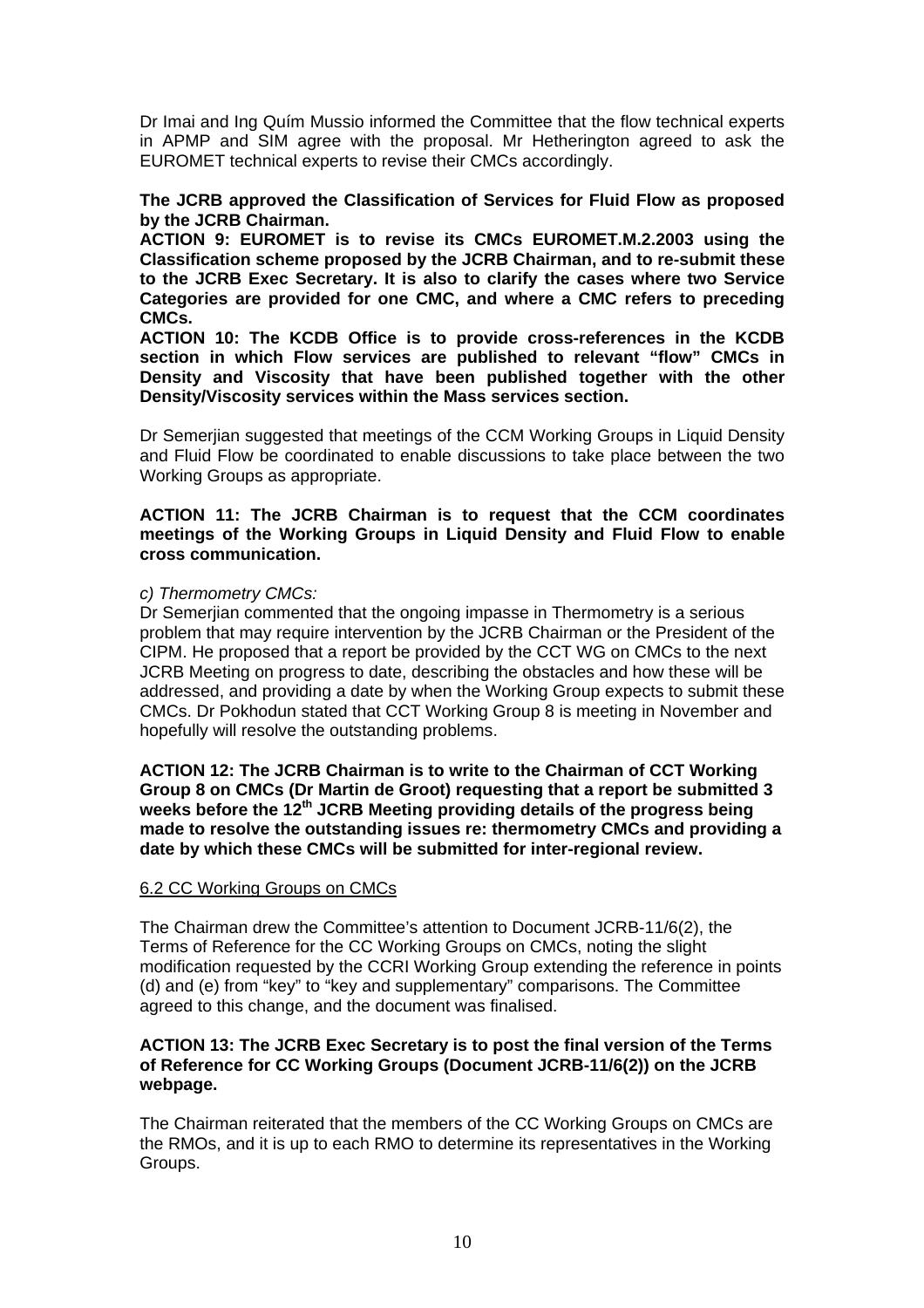# 6.2(a) CCQM

The Chairman tabled the report from the Chairman of the CCQM Working Group on Key Comparisons and CMC Reviews. He highlighted the draft terms of reference given, the membership of the Working Group and the schedule for review of CMCs (as discussed by the JCRB Exec Secretary earlier).

COOMET inquired whether it is still possible to nominate representatives to the Working Group. Dr Kaarls responded that this is still open.

## 6.2(b) CCRI

The Chairman reviewed the documents of the CCRI Working Group (*Docs JCRB-11/6(2b),(2b[i]), (2b[ii]), (2b[iii]), (2b[iv]), (2b[v])*.

## *Letter to the JCRB Chairman (Doc JCRB-11/6(2b[i]):*

In response to the issues raised by the Chairman of the Working Group:

- As discussed above, it was agreed that points d) and e) in the Terms of Reference for the CC Working Groups be extended from "key" to "key and supplementary" comparisons.
- Note: The JCRB requested that the CCRI Working Group replace all references to "Chairman"/"he" with "Chairperson"/"he or she".
- Regarding the location of WG Documents on the web, the JCRB stated that these should be located on the CC pages rather than the JCRB pages.

## *Modus Operandi (Doc JCRB-11/6(2b[ii]):*

The JCRB did not agree with points 5, 7 and 8 of the *Modus Operandi*, given below.

- 5. The Executive Secretary of the JCRB will send the draft agenda, as soon as it is available, and the call for participants to the Ionising Radiation Technical Committee Chairman/Convenor in each of the APMP, COOMET, EUROMET, SADCMET and the SIM (also see 9).
- 7. The Executive Secretary of the JCRB will ensure the meeting arrangements at the chosen venue are put in place.
- JCRB response: The Meeting arrangements, call for participants and distribution of the draft Agenda are the responsibility of the WG Chairperson.
	- 8. The Chairman shall ensure that a report of the WG decisions is prepared for the JCRB. This report must also include any recommendations for revisions to published CMCs.
- The report from the Chairperson of the Working Groups should be submitted to the CC rather than the JCRB, as the WGs operate under the auspices of the CCs.

## *Questions to the JCRB (Doc JCRB-11/6(2b[iii]):*

1. Is it permissible for two laboratories in the same country to submit CMCs for exactly the same quantities?

JCRB Response: No, and the decision as to which CMCs should be submitted is to be made by the Member State.

2. Would it be possible for the JCRB to make certain documents available on the open access web page, particularly Document JCRB-8/20 "JCRB CMC Review Process"?

JCRB Response: Yes.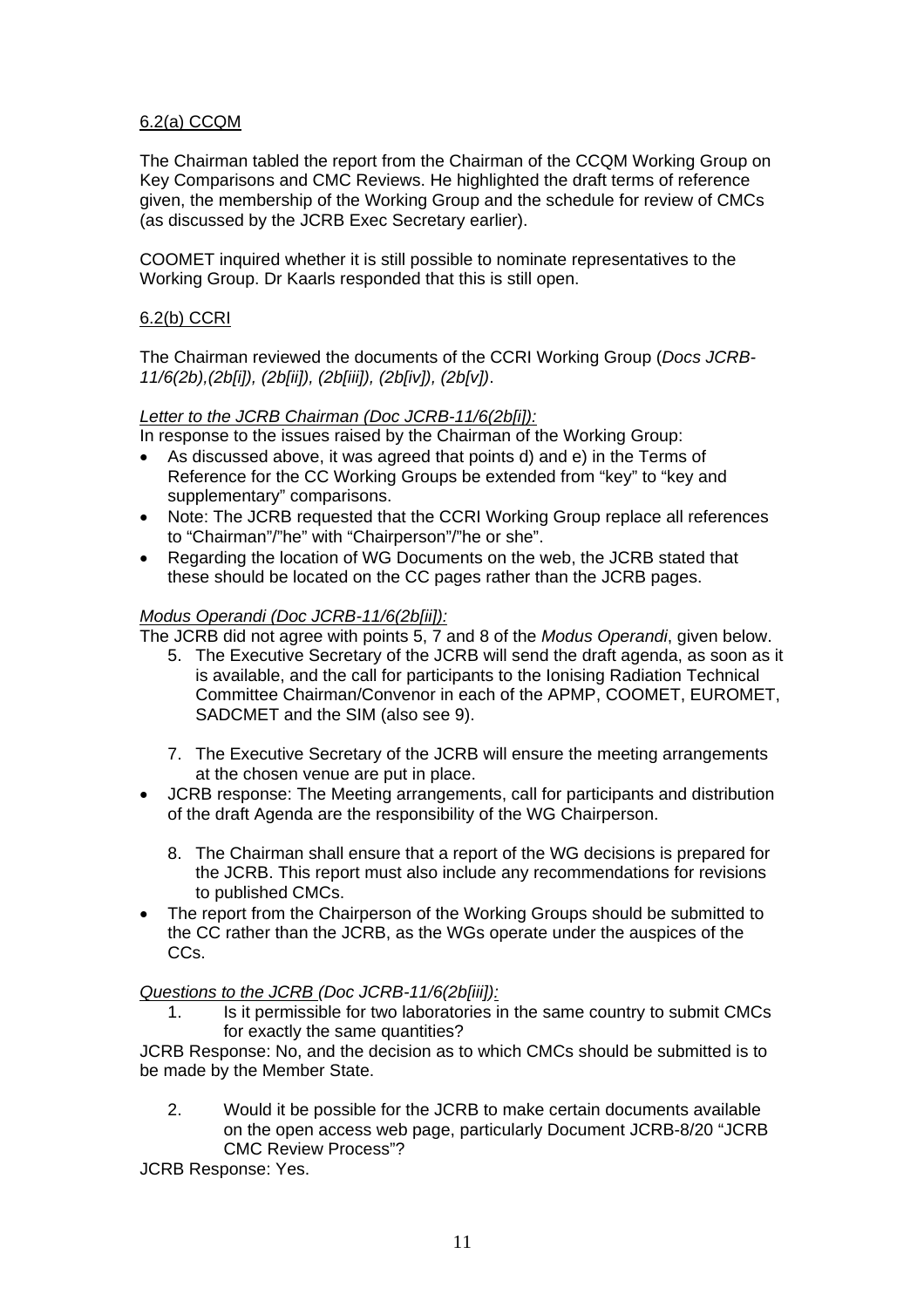## **ACTION 14: The JCRB Executive Secretary is to post Document JCRB-8/20, the "JCRB CMC Review Process" in the open-access section of the JCRB webpage.**

3. Would it be possible for the JCRB Executive Secretary to write a document describing the CMC review process that could be made available, on the open access web page, to all incoming Technical Committee Chairmen and Convenors?

## JCRB Response: Yes

### **ACTION 15: The incoming JCRB Executive Secretary is to write a procedural document on the CMC review process for the benefit of incoming RMO Technical Committee Chairmen and Convenors.**

4. Would the JCRB support the identification of global supplementary comparisons as CCRI comparisons rather than using the RMO label of the pilot laboratory?

JCRB Response: No, this should be a Key Comparison.

5. With a view to facilitating and sharing the review process, would it be possible for the JCRB Executive Secretary to copy e-mails to the IR TC Chairs when signalling the posting of a new batch of CMCs, at the same time as they are sent to the RMO representatives on the JCRB? This would enable us to synchronise the start of a shared review process within the RMOs.

JCRB Response: Yes.

## **ACTION 16: The JCRB Executive Secretary is to copy e-mails signalling the posting of new batches of CMCs to TC Chairs, at the same time as they are sent to the RMO representatives to the JCRB.**

6. Would it be possible for the WG to have a password-restricted section of the JCRB web page allocated for WG documents?

JCRB Response: As stated above, this should be located in the CC pages rather than the JCRB pages.

## *Letter re: End of Transition Period (Doc JCRB-11/6(2b[iv]):*

This was noted for information. It was agreed that a similar situation regarding the period of validity of "provisional evidence" would be likely to exist in other fields. The Chairman noted that this matter would be discussed further under Agenda Item 7.

## **ACTION 17: JCRB Chairman is to write to the Chairman of the CCRI WG on CMCs, responding to the various requests to the JCRB.**

## 6.2(c) CCPR

The Chairman invited Dr Hengstberger to address this Item. Dr Hengstberger presented the new meeting paper, Document JCRB-11/6(2c), reporting on the establishment of the CCPR Working Group on CMCs (CCPR WG-CMC).

# 7. END OF TRANSITION PERIOD OF CIPM MRA

The Chairman tabled Document JCRB-11/7(a), "Proposed JCRB Recommendation re: Monitoring the Impact of Key and Supplementary Comparison Results on CMC Claims". After some discussion, the proposal was endorsed.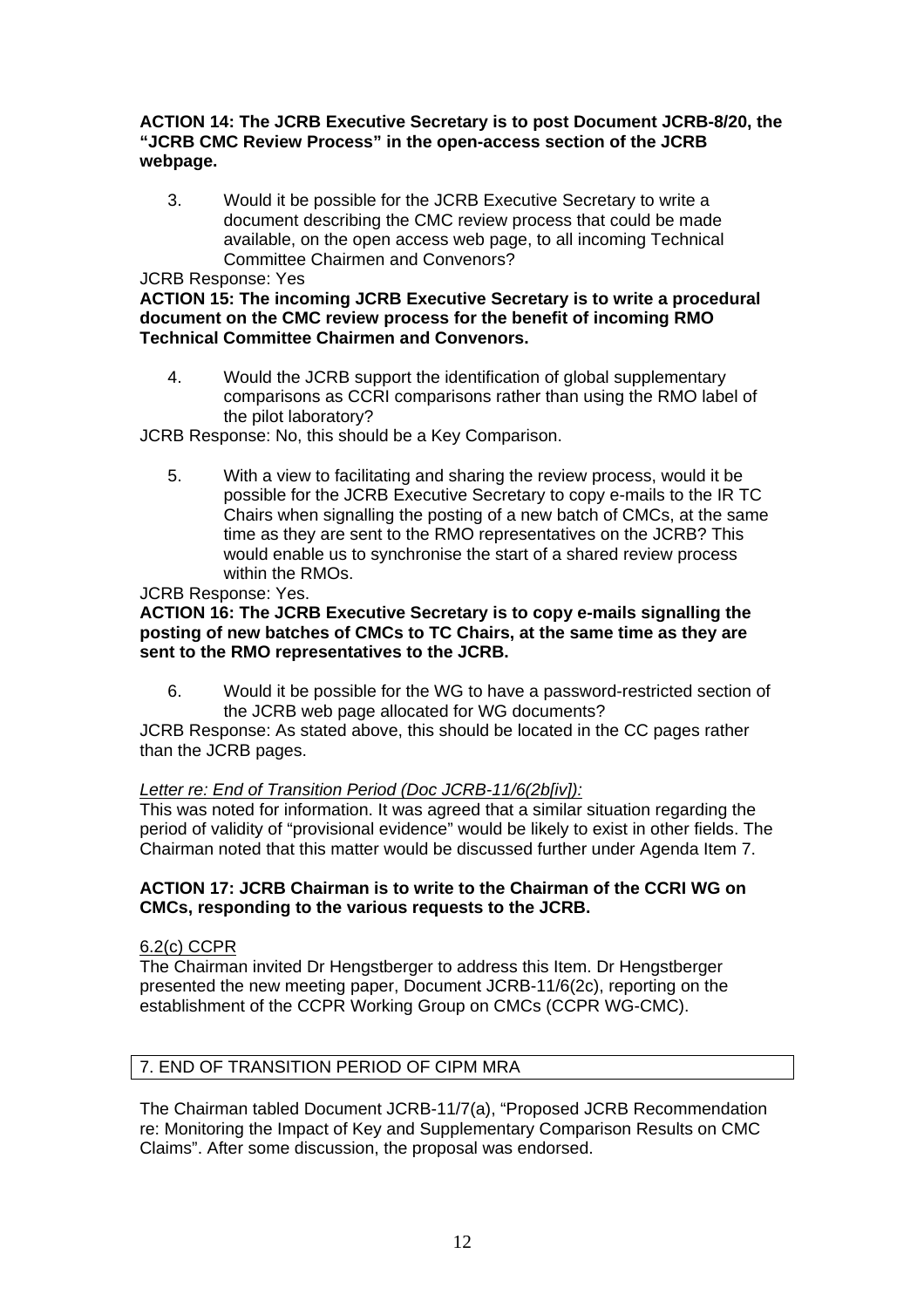## **Note: The JCRB endorsed Document JCRB-11/7(a), "Proposed JCRB Recommendation re: Monitoring the Impact of Key and Supplementary Comparison Results on CMC Claims".**

## **ACTION 18: JCRB Exec Secretary is to post Document JCRB-11/7(a) on the "Open-Access" section of the JCRB webpage.**

The Chairman then invited Dr Imai to present Document JCRB-11/7(b). Dr Imai tabled the APMP proposal regarding the 'JCRB Guidelines for the monitoring and reporting of the operation of Quality Systems by RMOs' [Doc JCRB-10/8(1c)].

Professors Kühne and Bily expressed concern that the proposal is shifting the emphasis regarding support for CMCs from Key Comparison results to Quality System documentation. Dr Kaarls noted that, in certain areas, claims are not underpinned by comparisons. The Chairman agreed that, while recognising that key and supplementary comparisons provide the technical support for CMCs, not all CMCs have this supporting evidence and asked whether the QS Guideline document should be revised on the basis of the APMP proposal, noting that it should not be changed for small clarifications.

Mr Hetherington responded that, while the APMP proposal is valid, the document should not be revised unless major changes are proposed.

## **Note: The JCRB endorsed the interpretation provided by APMP in Document JCRB-11/7(b).**

The JCRB Executive Secretary then informed the Committee that Dr Rohana Ediriweera, the Chairman of the APMP Technical Committee on Quality Systems, had requested that Clause B in the Document JCRB-9/12 "End of Transition Period of CIPM MRA: Review of Published CMCs" be further clarified to reflect the need for RMOs to report on the coverage of *all* published CMCs by a Quality System, not just on those that are not adequately covered.

Dr Semerjian proposed that each RMO present a comprehensive report on the status of review of the Quality System of each NMI, stating the range of parameters covered and, for those that are not covered, providing a timeframe by which these will also be supported.

The Chairman proposed that the JCRB Executive Secretary(ies) prepare a template of the report to be completed by each RMO (including member designated institutes), which will be circulated to the JCRB in six weeks. RMO representatives to the JCRB are then to forward their reports one month in advance of the  $12<sup>th</sup>$  JCRB meeting, for review at the meeting. He also proposed that Document JCRB-9/12 be revised to reflect the changes agreed here.

**ACTION 19: The JCRB Executive Secretary is to prepare a template for each RMO to report on the status of coverage of** *all* **of their published CMCs by a Quality System, and to forward this template to the Committee by 10 November 2003.** 

**ACTION 20: The RMO representatives to the JCRB are to complete these templates and forward their full reports to the JCRB Executive Secretary by 5**  April 2004, to be tabled at the 12<sup>th</sup> JCRB Meeting.

**ACTION 21: The JCRB Executive Secretary(ies) is to revise Document JCRB-9/12 according to the discussion here.**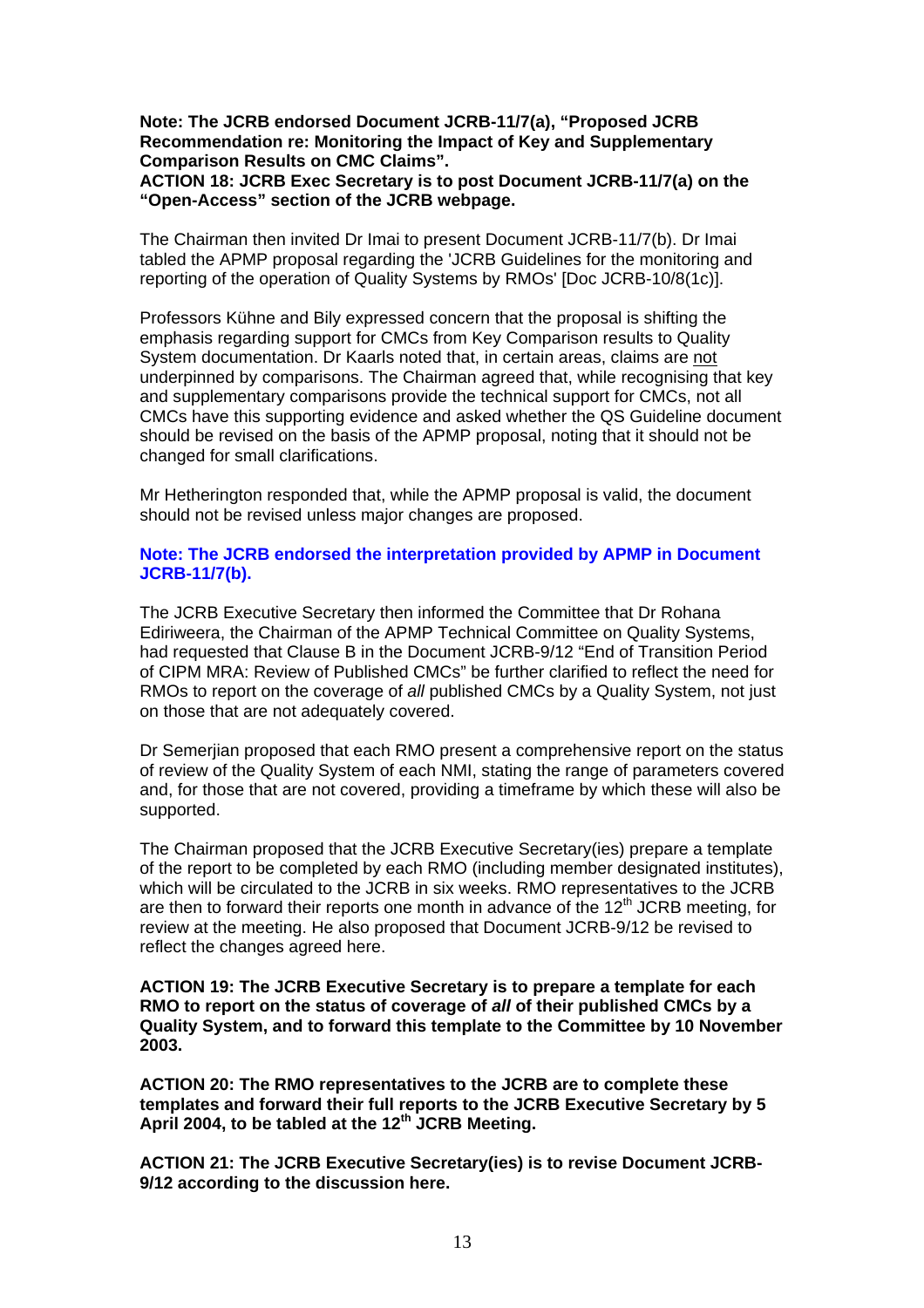The Chairman again noted the request from the CCRI Working Group on CMCs that provisional evidence in their area be permitted until such time as the appropriate supporting key and supplementary comparisons have been completed.

## **ACTION 22: The JCRB noted that, as highlighted by the CCRI Working Group on CMCs, provisional evidence that has been used to support CMCs should be considered adequate until such time as the appropriate key and supplementary comparisons have been completed.**

**ACTION 23: The JCRB Executive Secretary(ies) is to further clarify this point in Document JCRB-9/12.** 

**NOTE: The new version of Document JCRB-9/12 has been posted as Document JCRB-11/7.**

Dr Semerjian noted that SIM plans to complete its reviews by the end of 2004.

## 8. OTHER BUSINESS

## 8.1 Publicity

The Chairman noted that this Agenda Item was intended for discussing mechanisms to encourage participation by small and developing countries in the CIPM MRA. Dr Semerjian stated that all 34 SIM countries are participating in general metrology activities, so there is certainly an understanding of the system. Participation in the CIPM MRA itself is often a question of money rather than any lack of awareness.

#### 8.2 Progress on JCDCMAS

The Chairman invited Prof Wallard to provide the report on JCDCMAS. Prof Wallard provided an overview of the discussions relating to the Terms of Reference for the JCDCMAS activity and tabled the current version of these, Document JCRB-11/8(2a).

Dr Hengstberger noted that another relevant grouping is the UNCTAD/WTO International Trade Centre (ITC) and suggested that this group be brought into the Committee. He also expressed his support for this activity, in the context of the importance of bringing together all of the MAS elements for the benefit of developing countries. Prof Wallard responded that the Committee is intended to be open for all relevant parties to participate.

Mr Lam also suggested that the APEC Secretariat and ASEAN could be approached for relevant advice/information.

## 8.3 ILAC Report, BIPM-ILAC MoU and related issues – Progress report from Joint BIPM-ILAC Working Group

The Chairman again invited Prof Wallard to update the Committee regarding this activity. Prof Wallard presented ILAC's apologies for not having a representative at the meeting. He then tabled Document JCRB-11/8(3a), re: accreditation bodies being asked to accredit a calibration laboratory that has a calibration certificate with an uncertainty significantly smaller than that claimed by the NMI in the corresponding CMC in the KCDB.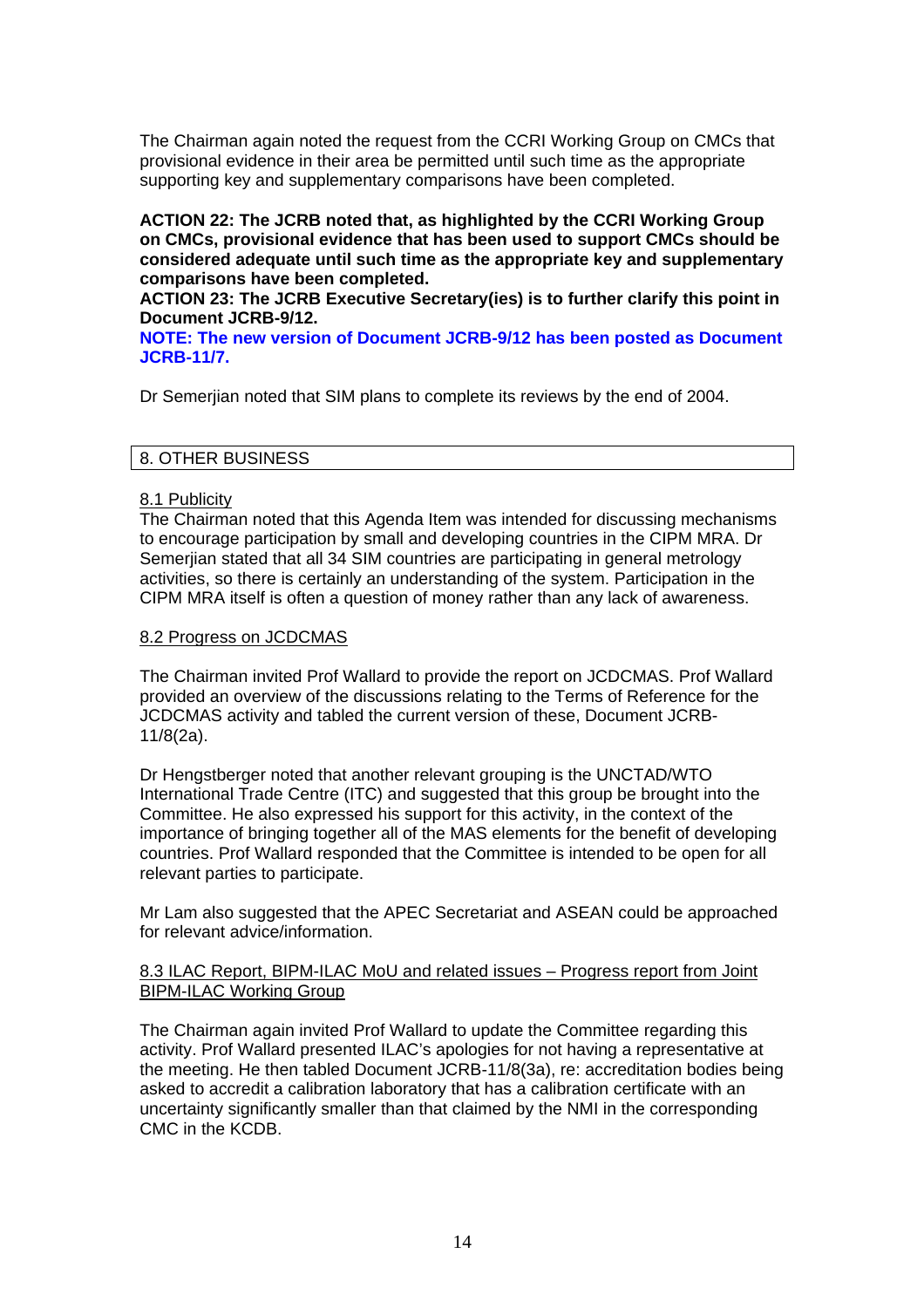Dr Semerjian stated that there is an inconsistency between the third point of the Document and the following line. One assumes that, for particular services, NMIs may provide calibrations with smaller uncertainties than those given in their CMCs and substantiated by key comparisons – this does not mean, though, that they need to undertake comparisons in support of these special calibrations.

Prof Kühne was concerned that the proposal suggests that the accreditation body is the highest authority in metrology. If an NMI makes these *special* claims, the highest authority should be the CC. He suggested that wording be "…the responsibility of the NMI to demonstrate to the CC…", not to the accreditation body. Dr Hengstberger responded that it should not be the CC that makes the judgement – the CMC should undergo the normal inter-regional review process.

The Chairman proposed that, given that these are not in fact one-off cases but *special* calibrations undertaken on a regular basis to provide a calibration service, they should in fact go through the MRA process. **NOTE: The JCRB agreed to this in principle.** 

Dr Kaarls added that, if there are one-off situations, these should be evaluated by the CC.

**ACTION 24: The JCRB Exec Secretary is to modify Document JCRB-11/8(3a) according to the discussion here.** 

**ACTION 25: The RMO Representatives to the JCRB are to survey the number of**  *special* **calibrations that are undertaken by member NMIs, based on the calibration certificates issued. The results of these surveys are to be presented at the 12th JCRB meeting.** 

**ACTION 26: Prof Wallard will ask ILAC if it could conduct a similar survey within the accreditation community.** 

Prof Wallard informed the Committee that the joint BIPM-ILAC Working Group is making slow but positive progress. The next meetings are scheduled for early 2004. The issues of mutual interest being discussed are:

- consistency in the expression of uncertainty
- the proposal for a logo for "CIPM MRA-compliant" calibration certificates issued by NMIs;
- quality procedures: there had been some misunderstanding about the dual approach outlined in Clause 7.3 of the CIPM MRA. ILAC's current position was that in principle they would have confidence in QMS' at NMIs that did not have third party accreditation provided that there is adequate transparency and rigour in the peer review and RMO review processes.

Dr Semerjian noted that it is strictly up to each NMI to decide if it wishes to use the accreditation approach to demonstrate confidence in its capabilities.

#### *Criteria for Assessors:*

Dr Imai then raised the question of setting up criteria for assessors of NMIs. The Chairman noted that ILAC had requested this list earlier but at that time the JCRB had thought it would be inappropriate. However, this issue is open for reconsideration.

Prof Kühne commented that the JCRB should concern itself with MRA matters only. To tell accreditors what requirements should be used for assessors is outside the Terms of Reference of the Committee.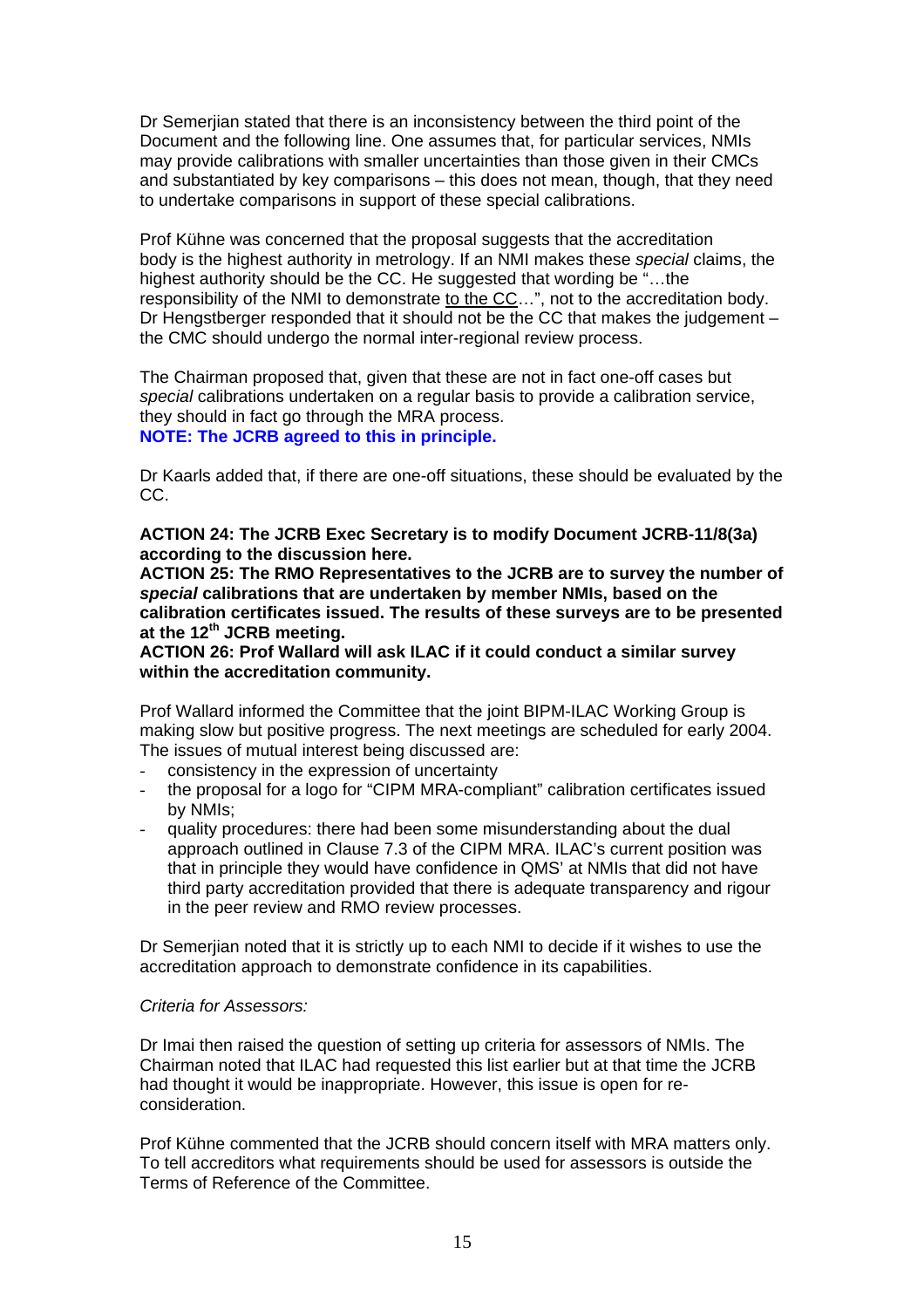Dr Imai noted that, when evaluating the peer review process in APMP, a review team has been set up that included technical experts but there are no guidance criteria to make the selection. Dr Kaarls suggested that providing such guidance would also help ILAC do a good job. Prof Wallard added that confidence in technical competence is the important issue.

Prof Bily noted that COOMET has a database of all reviewers agreed by NMIs and the COOMET Quality Forum. The accreditation body cannot interfere with this. Dr Kaarls commented that it can nevertheless question it and what is wanted is transparency.

The Chairman stated that if an NMI chooses peer review it should be clear that the reviewers have met some criteria. This would also help smaller NMIs. Dr Kaarls agreed that this would be helpful for young NMIs and those active in the new areas of chemistry, etc.

Dr Hengstberger added that it would be beneficial to have consistency between the two routes of accreditation and self-declaration and that he sees nothing wrong with discussing criteria with ILAC.

Dr Semerjian stated that it is important to separate the accreditation process from the process of peer review of laboratories. The Chairman then said that there have been some concerns for the technical competence of assessments during the accreditation process, whereas there are questions on the thoroughness of quality system assessments during peer reviews.

Mr Hetherington commented that it is important that the criteria identified are tailored according to the CMCs being assessed.

The Chairman then asked the Committee if they wished to establish criteria?

Mr Jones expressed his surprise that a distinction is being made between peer review and 3rd Party accreditation, adding that what is requested is appropriate criteria.

Prof Bily stated that, if the criteria are offered as recommendations, that would be acceptable, not that they be obligatory.

The Chairman proposed that a Working Group be established. **ACTION 27: Mr Lam Kong Hong (APMP) is to chair a Working Group to develop appropriate** *recommended* **criteria for the selection of peer reviewers for NMIs. The Working Group members are: Prof Bily (COOMET), Prof Kühne (EUROMET), Dr Hengstberger (SADCMET) and Ing Quím Mussio (SIM). A draft**  set of criteria is to be tabled at the 12<sup>th</sup> JCRB Meeting.

#### 8.4 Progress on JCTLM

The Chairman informed the Committee that the JCTLM structure is about to be formalized through an exchange of letters. The next stage is to establish a database of lists of reference materials and reference methods on both the BIPM and IFCC websites. In due course these materials and methods may appear in the KCDB. In parallel, the WHO (a producer of international standard reference materials) together with the BIPM, will conduct a global consultation of regulatory authorities in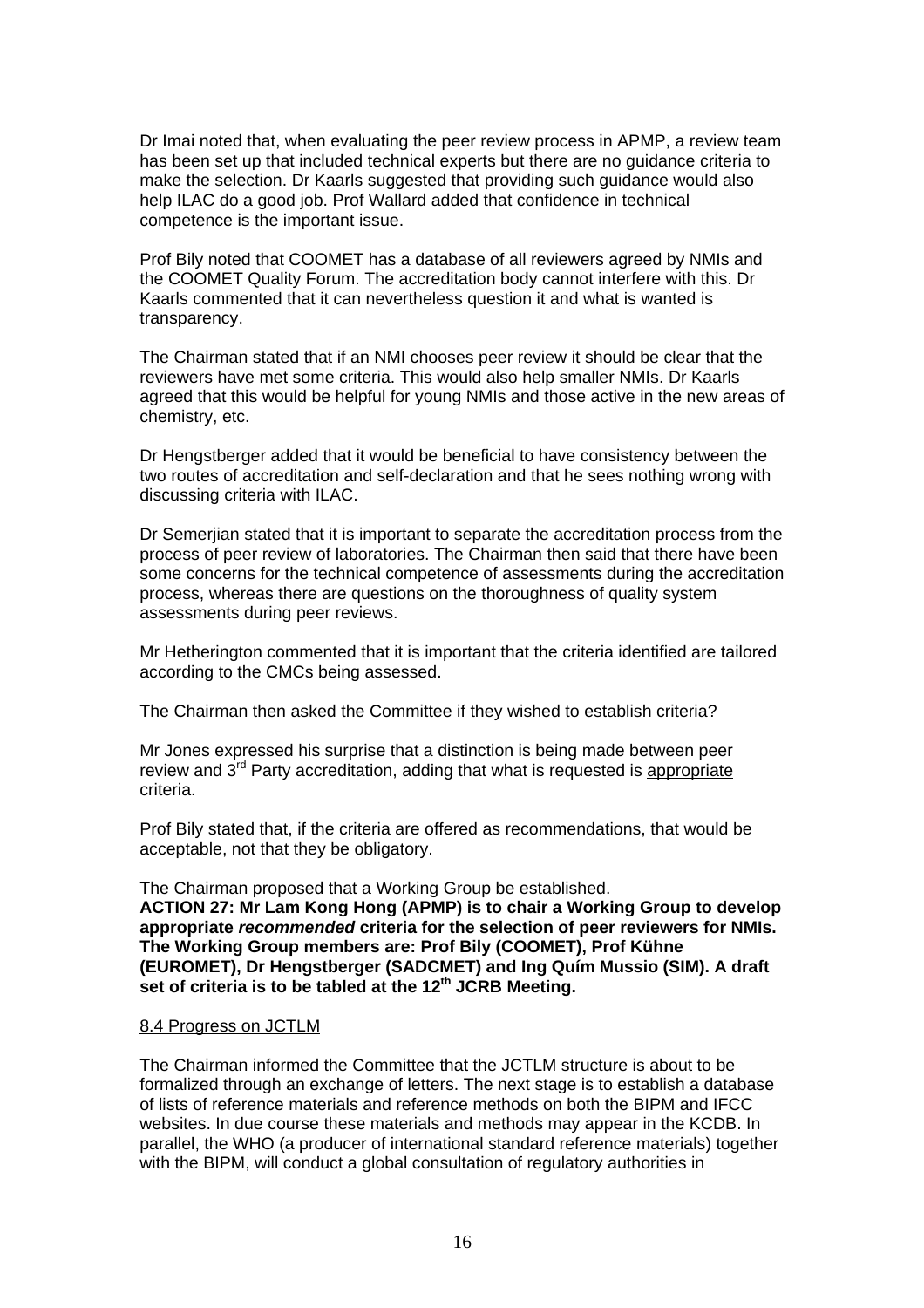laboratory medicine in Geneva – this may be a way of making contact with regulators.

Dr Kaarls added that there are plans to conduct comparisons through the CCQM on higher order reference materials.

#### 8.5 Supplementary Comparisons

The Chairman tabled Document JCRB-11/8(5), which attempts to provide a definition of Supplementary Comparisons. In light of the discussion at this meeting, he suggested that the first sentence in the second paragraph be modified as: "Comparisons involving more than one region should be called CC 'key' comparisons."

Dr Semerjian added that the reference in T.10 of the Technical Supplement should be corrected also. He summarized his understanding as follows: Any comparison coordinated by a CC is a key comparison. An RMO key comparison should follow this protocol and have appropriate linkages to the CC key comparison. RMOs themselves may decide to carry out comparisons for which there are no established protocols by the CC – those with no connection to the CC are identified as supplementary comparisons.

The Chairman agreed that it is not the intention that CCs carry out Supplementary Comparisons, adding that Supplementary Comparisons do not have a KCRV (key comparison reference value). The message is that CCs should not undertake Supplementary Comparisons except in very special cases and clearly the total number of comparisons (key/supplementary) should be kept to an appropriate minimum to reduce the workload on NMIs.

#### **ACTION 28: The JCRB Executive Secretary(ies) is to amend Document JCRB-11/8(5), "Supplementary Comparisons – definition", according to the discussion here. T.10 of the Technical Supplement is also to be amended to remove the reference to CCs and the BIPM.**

Dr Semerjian noted that supplementary comparisons do not exist by themselves, but that there would be participant NMI(s) that have also participated in a Key Comparison to provide confidence. He added that the difference between key and supplementary comparisons is who is responsible for developing the comparison protocol. The Chairman agreed that some laboratories would normally transfer this confidence, although this is not explicitly required. However it is required when reviewing CMCs.

It was agreed that the report of this discussion in the Meeting Report would be used to help explain the JCRB views.

Dr Castelazo proposed to review existing supplementary comparisons to see which ones could in fact be key comparisons.

#### 8.6 CIPM MRA Modifications

The Chairman presented a new meeting paper, Document JCRB-11/8(6), "Proposal related to interpretation of the *CIPM MRA*, *Technical Supplement* and *Guidelines for CIPM Key Comparisons*. He stated that this document would be presented to the CIPM when it meets this week.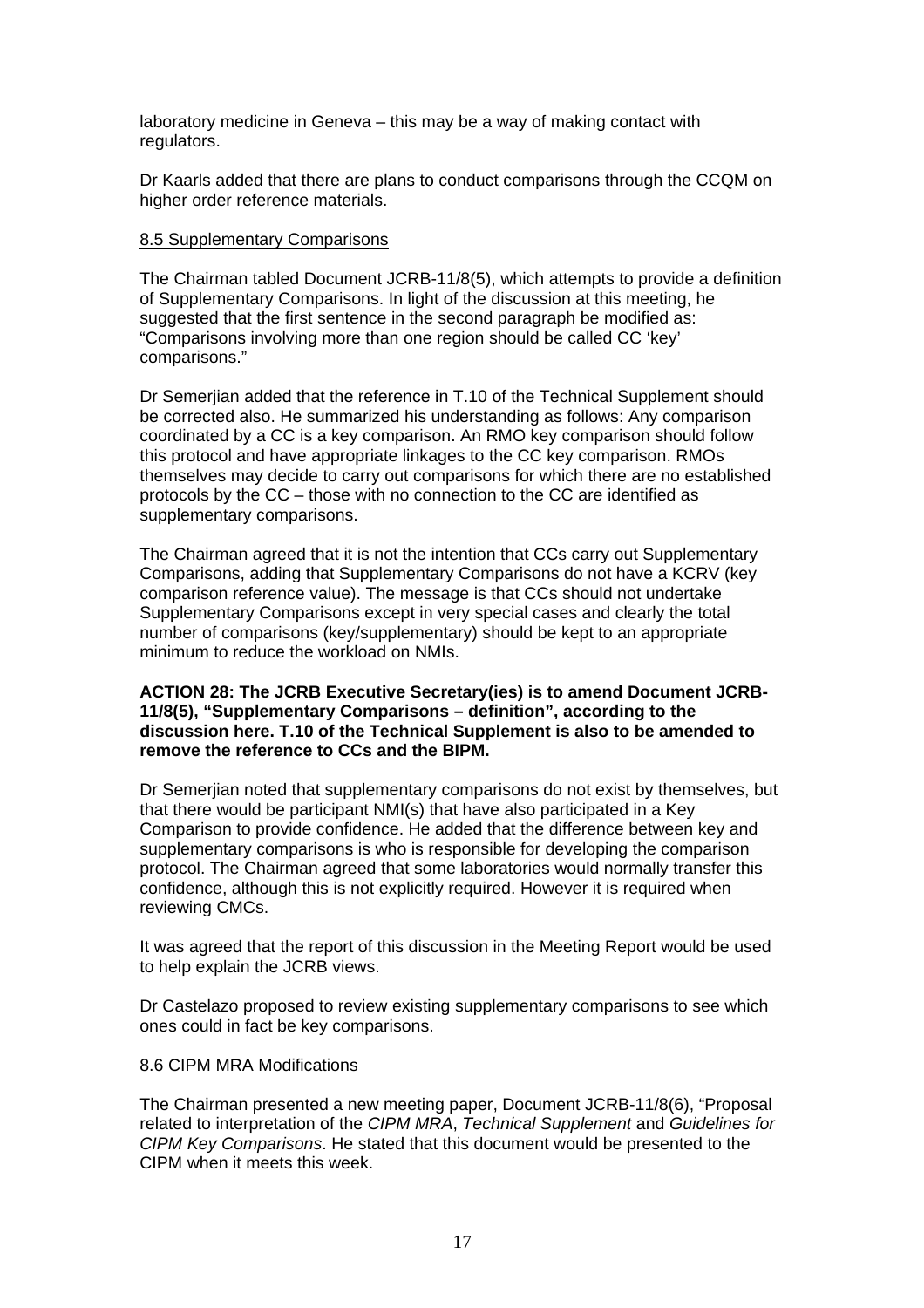## 9. FUTURE OPERATION OF JCRB

The Chairman noted that it is useful to have the JCRB meet twice each year as long as there are substantive issues to discuss, and that it is clear that this has helped to facilitate understanding between the regions.

Mr Hetherington suggested that members submit topics of interest to the JCRB Executive Secretary before each meeting.

Prof Wallard agreed. He suggested that the  $12<sup>th</sup>$  meeting be combined with a workshop on how the quality-forum –type arrangements are going in each region, as well as at the BIPM, bringing together the "quality" chairs from each region.

#### **ACTION 29: JCRB members are to forward suggestions for discussion topics for the 12th meeting to the JCRB Executive Secretary at least two weeks in advance of the meeting.**

Note: A "Quality Forum"-type Workshop is proposed to be held with the 12<sup>th</sup> JCRB Meeting, at which "Quality" Chairs from each region, and the BIPM, are to be invited to present progress in their region.

The JCRB Executive Secretary informed the Committee that, together with the development of the new BIPM Website, the JCRB pages are being modified to improve access by RMO representatives and RMO technical experts. This includes consideration of optimising the restricted access sections to reduce the number of passwords required.

## 10. APPROVAL OF DOCUMENTS TO BE POSTED ON RMO TC/WG WEBSITE

It was agreed that the following documents be posted on the RMO TC/WG Website:

- Agenda,
- Participants,
- Matters arising,
- Flowcharts,
- KCDB report,
- RMO reports,
- Document JCRB-11/7(a),
- CCPR Report.

Dr Semerjian inquired whether it would be a good idea to combine the proposed PTB international metrology meeting with a JCRB meeting and a CIPM meeting to help justify travel costs. Prof Wallard responded that perhaps this could be done with a Workshop for Developing Countries in 2005.

## 11. DATE AND PLACE OF NEXT MEETING

Prof Wallard informed the Committee that CENAM has offered to host the 12<sup>th</sup> JCRB meeting in Queretaro, Mexico, around the time of its anniversary celebrations (on 29 April). He also proposed to organise a strategic planning session with this meeting.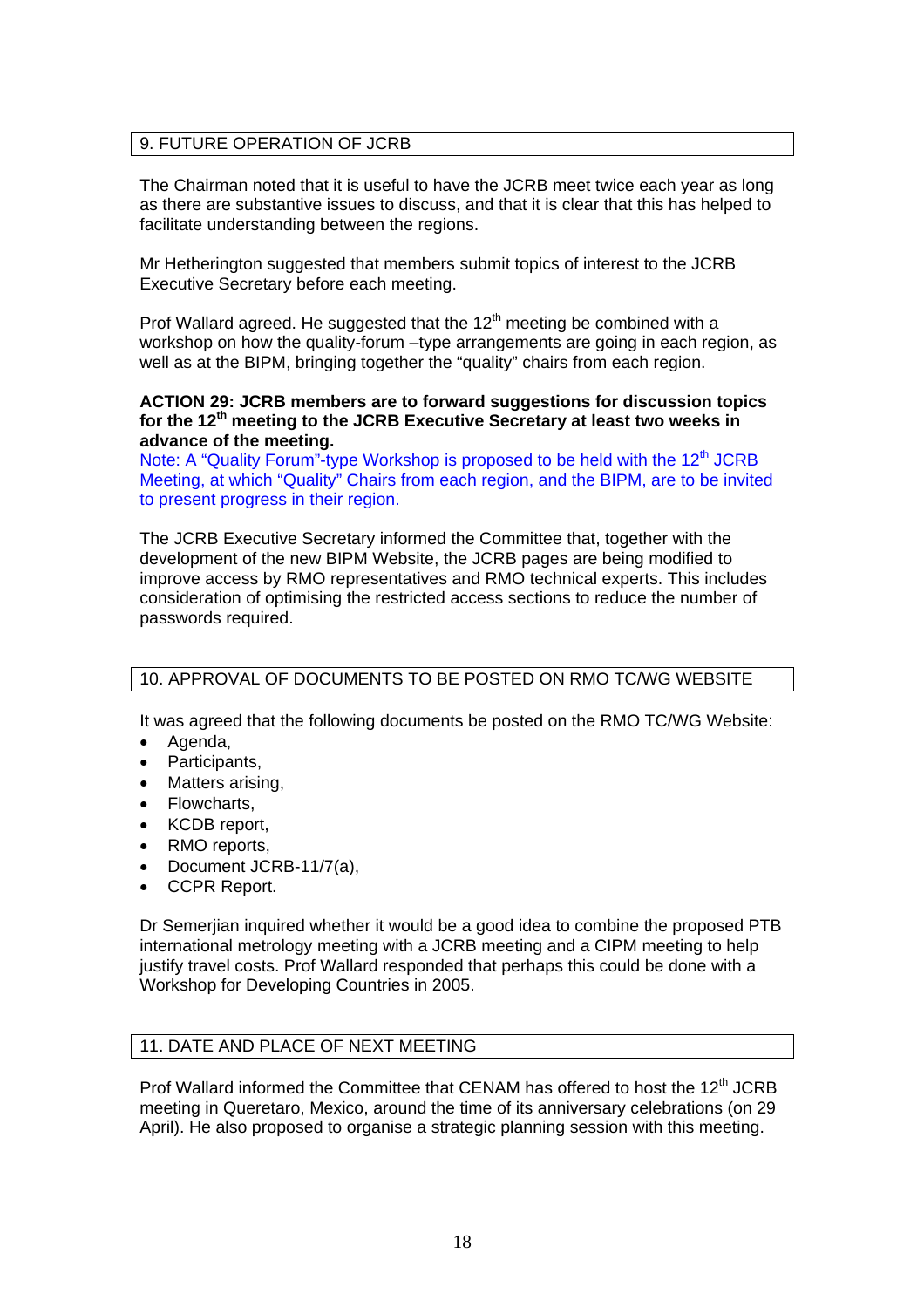## **Note: It was agreed that, pending agreement with CENAM, the 12th JCRB meeting would be held on 3-4 May 2004.**

Mr Hetherington noted that the timing would allow EUROMET to provide feedback on the MERA project.

## 12. CLOSE OF MEETING

Dr Semerjian expressed the Committee's appreciation of the excellent work undertaken by Dr Samuel in her role as JCRB Executive Secretary. The Chairman thanked Angela Samuel for the great deal of help she had given him – without which the JCRB would not be in the sound position that it is. He also wished here well in her future career in Australia. He welcomed Dr Castelazo as the incoming Executive Secretary.

As this is his last meeting, Dr Quinn thanked the Committee for its work over the period of his Chairmanship and for the progress that had been achieved. He wished the Committee and Prof Wallard all success in the future.

He then closed the meeting.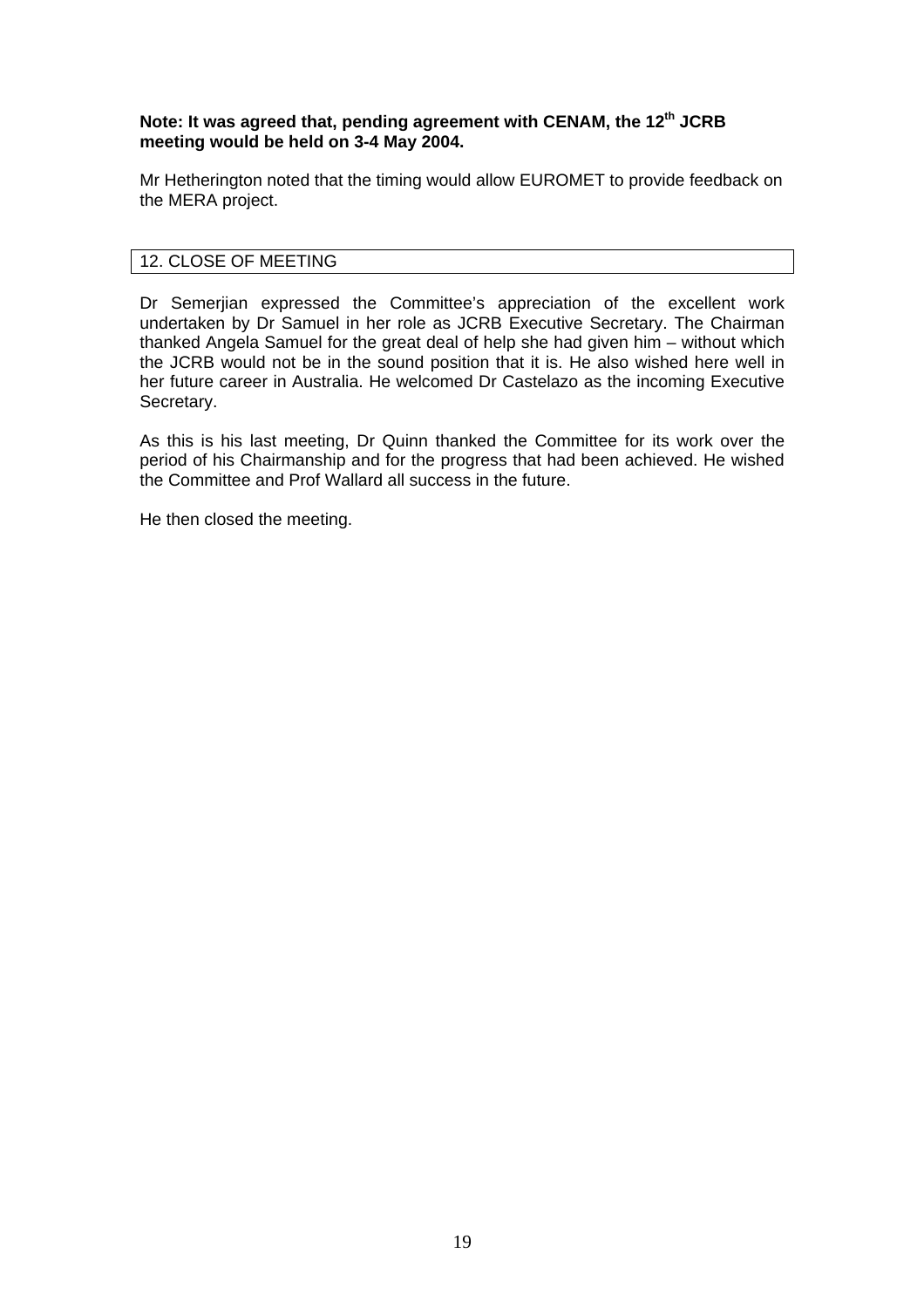#### **ELEVENTH MEETING OF THE JCRB**

## *The meeting was held at the BIPM, Sèvres, France, beginning on Monday 6 October at 2 pm and finishing on Tuesday 7 October 2003.*

#### **Agenda**

- 1. Opening and welcome by the Chairman.
- 2. Matters arising from the report of the  $10<sup>th</sup>$  meeting held at the NMIJ, Tsukuba, Japan : *Doc JCRB-11/2, 2(a), 2(b), 2(c)*
- 3. Report by the Chairman on progress since the  $10<sup>th</sup>$  meeting
- *4.* Report on present status of the KCDB : *Doc JCRB-11/4*
- 5. Reports by RMO representatives to the JCRB
	- 5.1 APMP : *Doc JCRB-11/5(1), (1a)*
	- 5.2 COOMET : *Doc JCRB-11/5(2), (2a)*
	- 5.3 EUROMET : *Doc JCRB-11/5(3)*
	- 5.4 SADCMET : *Doc JCRB-11/5(4) + QS Documentation*
	- 5.5 SIM : *Doc JCRB-11/5(5), (5a), (5b)*
- 6. Inter-regional review of CMCs
	- 6.1 Status of CMC reviews overall : *Doc JCRB-11/6(1)*
	- 6.2 CC Working Groups on CMCs : *Doc JCRB-11/6(2)* 
		- (a) QM : *Doc JCRB-11/6(2a)*
		- (b) RI : *Docs JCRB-11/6(2b),(2b[i]), (2b[ii]), (2b[iii]), (2b[iv]), (2b[v])*
		- (c) PR : *Doc JCRB-11/6(2c)*
- 7. End of transition period of MRA : *Doc JCRB-11/7, 7(a), 7(b)*
- 8. Other business

8.1 Publicity – Presentations by RMO representatives on "How to extend the range of participation of countries in RMO and MRA activities"?

8.2 Progress on JCDCMAS : *Doc JCRB-11/8(2a), (2b)*

8.3 ILAC Report, BIPM-ILAC MoU and related issues – Progress report from Joint BIPM-ILAC Working Group : *Doc JCRB-11/8(3a)*

- 8.4 Progress on JCTLM
- 8.5 Supplementary Comparisons : *Doc JCRB-11/8(5)*
- 8.6 Proposed interpretation of MRA Documents : *Doc JCRB-11/8(6)*
- 9. Future operation of JCRB
- 10.Approval of documents to be posted on RMO TC/WG website, and to be disseminated to RMO memberships in general
- 11. Date and place of the next meeting
- 12.Close of meeting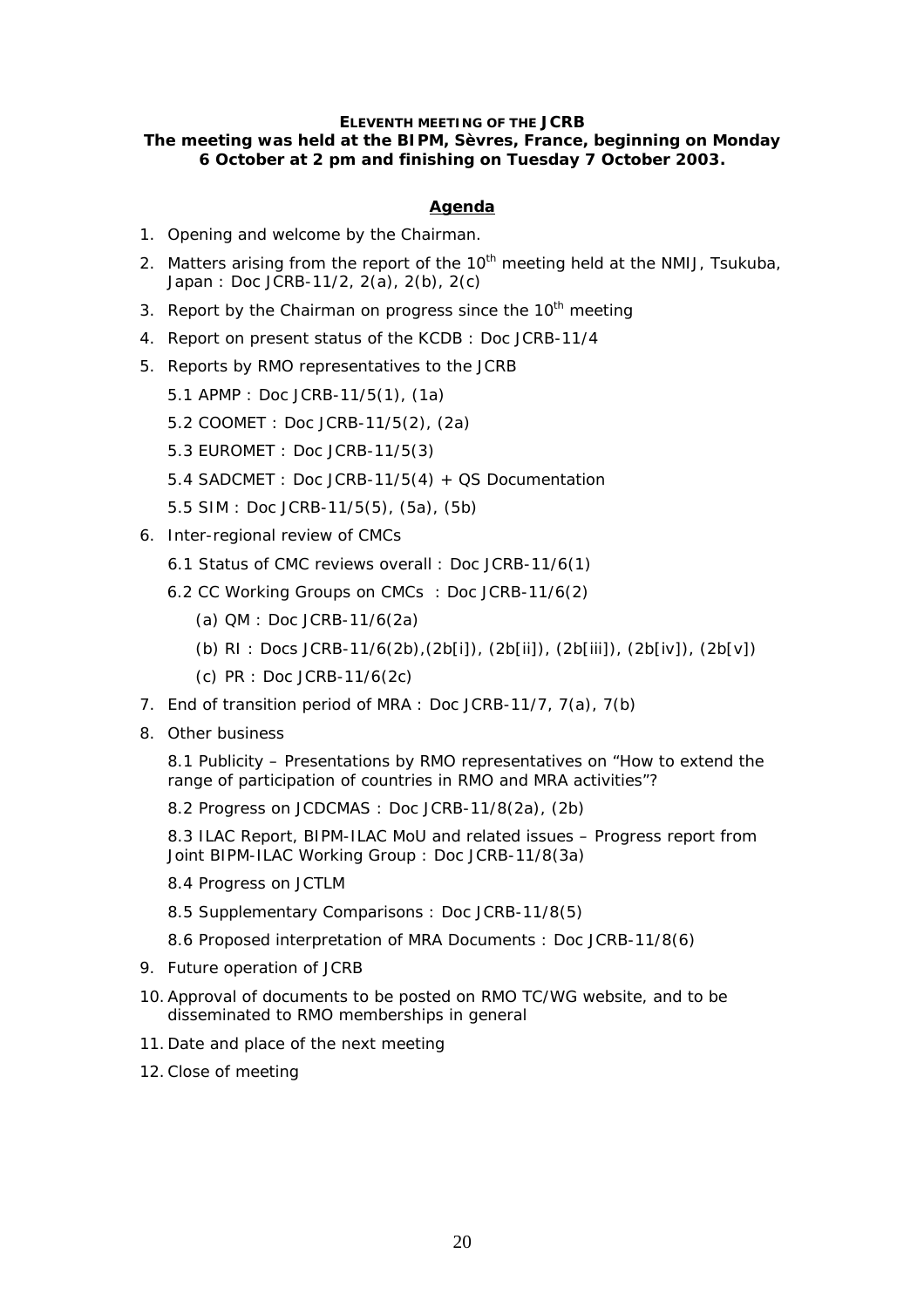Dr Vladimir I Belotserkovskiy (Vice-President, COOMET) Gosstandard of Russia Leninsky prospect 9 117049 Moscow, Russia Tel: +7 095 236 8218 Fax: +7 095 237 6032 E-mail: [coomet@gost.ru](mailto:coomet@gost.ru)

 Prof. Matej Bily (Vice-President COOMET) Director General Slovak Institute of Metrology Karloveská 63, Bratislava Slovakia Tel: +421 7 654 262 08 Fax: +421 7 654 295 92 E-mail: bily@smu.gov.sk

 Dr Ismael Castelazo Sinencio (Executive Secretary Designate, JCRB) Bureau International des Poids et Mesures (BIPM) Pavillon de Breteuil 92312 Sèvres France Tel: +33 1 4507 6272 Fax: +33 1 4534 8670 E-mail: icastelazo@bipm.org

 Mr Paul Hetherington (EUROMET Chairman) National Metrology Laboratory Enterprise Ireland Glasnevin Dublin 9 Ireland Tel: +353 1 808 2604 Fax: +353 1 808 2026 E-mail: [hetherington\\_p@forbairt.ie](mailto:hetherington_p@forbairt.ie)

Dr Franz Hengstberger (Outgoing SADCMET Regional Coordinator) CSIR-National Metrology Laboratory PO Box 395 Pretoria 0001 South Africa Tel: +27 12 841 4352 Fax: +27 12 841 2131 E-mail: [fhengstb@csir.co.za](mailto:fhengstb@csir.co.za)

 Dr Hidetaka Imai (APMP Chairman) c/ AIST 1-1-1, Higashi, Tsukuba Ibaraki 305-8561 Japan Tel: +81 298 61 2001 Fax: +81 298 61 2123 E-mail: [imai-hidetaka@aist.go.jp](mailto:imai-hidetaka@aist.go.jp)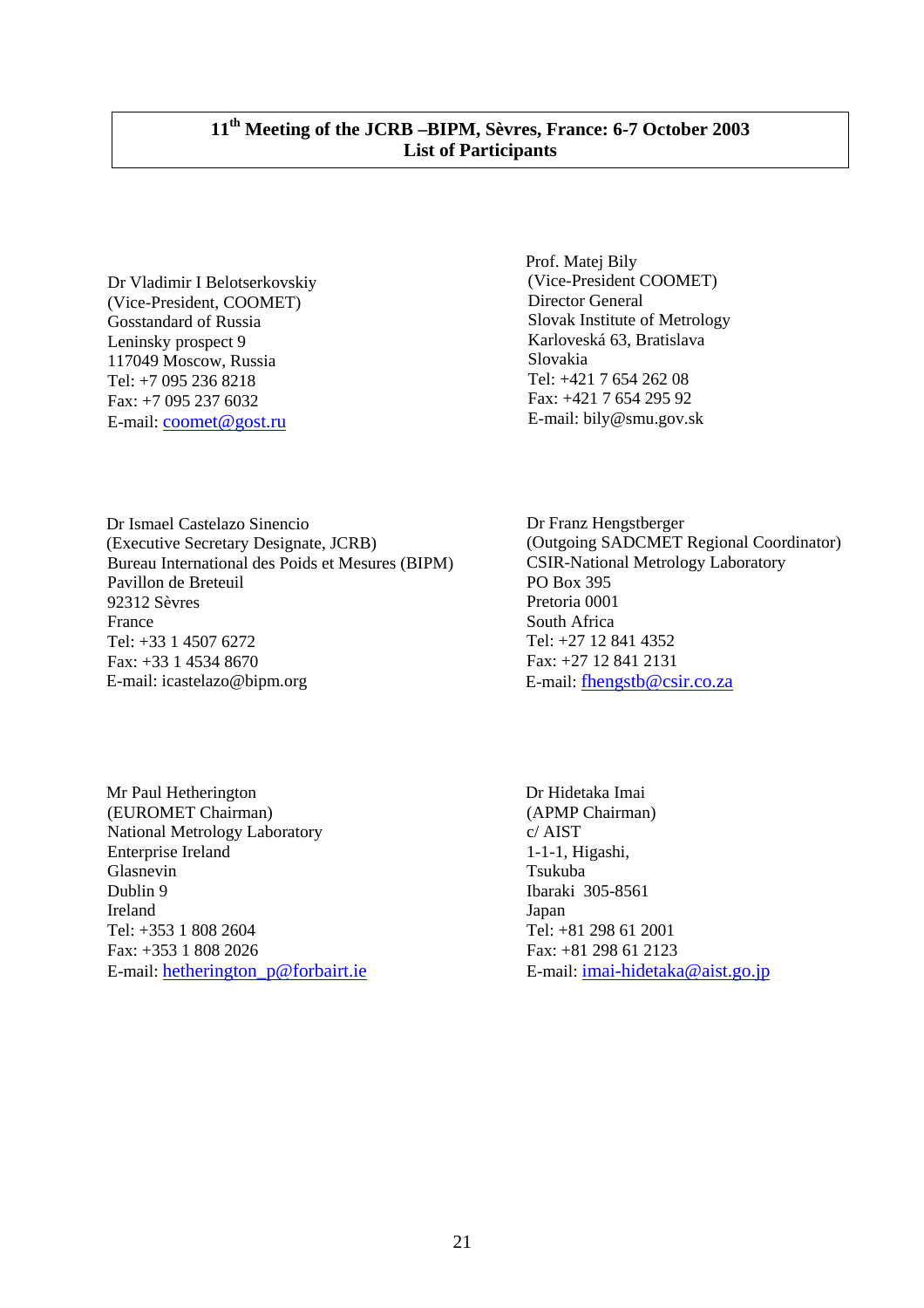Mr Keith Jones (Member, APMP Executive Committee) Chief Metrologist, Measurement Standards Laboratory Industrial Research Limited Gracefield Road, PO Box 31-310 Lower Hutt 6009, New Zealand Tel: +64 4 569 0000 Fax: +64 4 566 6004 E-mail: [k.jones@irl.cri.nz](mailto:k.jones@irl.cri.nz)

Dr. Sergey V Korostin (COOMET) P/O Mendeleevo, Solnechnogorsky district, Moscow region. Russia, 141570, **VNIIFTRI**  Tel: +7 095 535 9305 Fax:+ 7 095 535 73 86 E-mail: [ir@vniiftri.ru](mailto:ir@vniiftri.ru)

Mr Lam Kong Hong (Member, APMP Executive Committee and APMP Chairman-elect) SPRING Singapore 2 Bukit Merah Central Singapore 159835 Tel: +65 6279 1851 Fax: +65 6272 1937 E-mail: khlam@spring.gov.sg

Ing Quím Luis Mussio (SIM Technical Committee Chairman) Jefe de Sector de Metrología Laboratorio Tecnológico del Uruguay (LATU) Av. Italia 6201-CP. 11500 - Montevideo Uruguay Tel: +598 2 601 3724 Fax: +598 2 601 8554 E-mail: [lmussio@latu.org.uy](mailto:lmussio@latu.org.uy)

Dr Robert Kaarls (Secretary, CIPM) Klaverwydenstraat 13 2381 VX Zoeterwoude The Netherlands Tel: +31 71 580 2231 Fax: +31 71 580 4777 E-mail: [rkaarls@euronet.nl](mailto:rkaarls@euronet.nl)

 Prof Dr Michael Kühne (EUROMET INTMET Chairman) Physikalisch-Technische Bundesanstalt (PTB) Presidential Staff Office Bundesallee 100, D-38116 Braunschweig (Postfach 3345, 38023 Braunschweig) Germany Tel: +49 531 592 1009 Fax: +49 531 592 3003 E-mail: [Michael.Kuehne@ptb.de](mailto:Michael.Kuehne@ptb.de)

 Dr Mukayi T. Musarurwa Business Area Manager: SADC & Africa Projects (Incoming SADCMET Regional Coordinator) National Metrology Laboratory CSIR, Pretoria Tel: +27 12 841 3898 Fax: +27 12 841 2131 E-mail: [mmusarurwa@csir.co.za](mailto:mmusarurwa@csir.co.za)

Dr Terry Quinn (JCRB Chairman) **Directeur** Bureau International des Poids et Mesures (BIPM) Pavillon de Breteuil 92312 Sèvres France Tel: +33 1 4507 7070 Fax: +33 1 4534 8670 E-mail: [tquinn@bipm.org](mailto:tquinn@bipm.org)